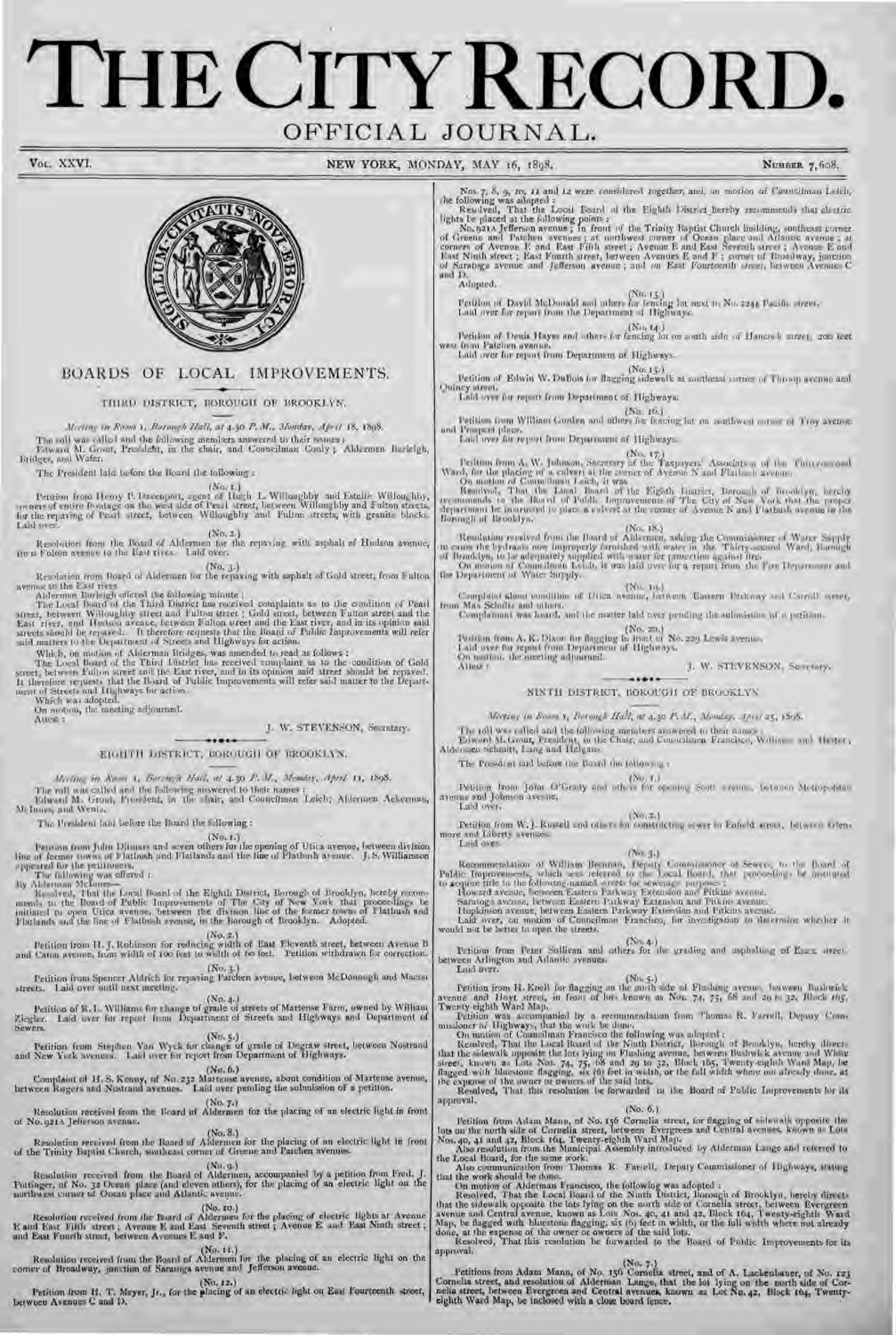### 2122 THE CITY RECORD. MONDAY, MAY 16, 1898.

## .\lso communication frotn Thomas R. Farrell, Deputy Commissioner of Highways, that the

work shealth in dume.<br>
On mailing of Alderman Francisco, the following was adopted :<br>
Generalism in the Santi District, Bernagh at Brocklyn, hereby directs<br>
that the lot lyong on the north side of Corrella street, between approval.

#### (No. S.)

Romantion of Alderman Lange that the milewalk appresite the late lying on the east side of<br>Hamburg arounds, between DeKalls avenue and Hart areet, known as Loss Nos, 4, 5, 6, 7 and 10,<br>Hos k 75, Tweeny severals Ward Map, h

the work should be done.<br>
On motion of Aderman Lange, the following was adequed to<br>
Recolved, That the Land Land of the Nundi District, Berough of Brooklyn, Israely docets<br>
that the transfer operator the lats bring on the

done, at the expense of the owner or owners of the said lots.<br>Resolved, That the resolution he furwarded to the Board of Public Improvements for its

## approval.

Fetulian from H. A Lovell, of No. 200 Wartern meet, that Jobs lying on the east solr of Essex<br>segart, between Admira and Library avenues; known as Lots Nos 47 to 52 metasive, Block 303,<br>Decouvoidd Ward Map, he inclosed wit

that the work should be those.<br>The Treatlent and opportunity a communication from Trederick Browner, Secretary of the<br>American Communication of the lots, stating that the company would<br>de the work under an evening reservat Laid over.

(No. 19.) (No. 19.) (No. 19.) (No. 19.) (Resolution of Alderman Lange, directing that the lot lying on the south side of Putnam avenue, between Evergreen and Harbwick avenues, known as Lot No. 24, Block 43, 'Twenty-eighth'<br>Ward Map, he inclused with a close board fence. Also communication from Thomas K. Farrell, Deputy Commissioner of Highways, stating that the work should be (lone.

The matrice of Councilloran Hester, the following was adopted r<br>Reserved by the search of the Mini- Descript, Romando of Brooklyn, horeby dress<br>than the board of the Minim average, terms we preserve average to Brackwick<br>th approval.

(No.11.)<br>
Petrian nom F. A. Define, of No. 134 Hale arease, that lots lying on the east side of Hale<br>
Twenty and Miller and Ridge see Local communications in 1980, 40, 41 and 47, Block 350,<br>
Twenty south Wank May, Je Inclo

the word, should be done.<br>The integral results of the Ninth District, Bosongia of Booklyn, bondy directs<br>Bosong-di, That the Local Donal of the Ninth District, Bosongia of Booklyn, bondy directs<br>the local prop on the care

Pottion from Million Resident Accided Accided Accided and others, that the lot typing on the west<br>make of Lindin states. Moreover, the inclusion of the state of the state of the state of the states. Twenty-and the policie

 $\label{eq:main} \begin{array}{ll} \text{system of}\\ \text{F}{\tiny{1000}}\text{ F8},\text{188},\\ \text{F}{\tiny{1000}}\text{ F8},\text{188},\\ \text{F}{\tiny{1000}}\text{ F8},\text{188},\\ \text{F}{\tiny{1000}}\text{ F8},\text{188},\\ \text{F}{\tiny{1000}}\text{ F8},\text{188},\\ \text{F}{\tiny{1000}}\text{ F8},\text{188},\\ \text{F}{\tiny{1000}}\text{ F8},\text{188},\\ \text{F}{\tiny{100$ 

### (No. 14.1

Vetican transit. S. Thusand for the following :<br>Dismuss ayenin, graducy, from Thatford avonum to Ricchaway avenum.<br>Rockaway avenum, everyday grading, from Domani avenue to Livnum avenue.<br>Thatford avenum grading and poving

Hunterfly road.

Thanked avenue, east state commonless in historical problem in Liverals avenue.<br>Reacharray systems, sever some then, from the graing on Backsway avenue, between<br>Liveras avenue and Etyerolds systems them the tracks of the N Laid over, and petitioner instructed that a separate petition must be submitted for each

subject.

Complaint of Grange Farber, of No.30, (No.34) and others, that the power-house of the Hundelyn City and Neutrons Italianal Company is a public mission: because of the missional distribution count by the dynamics and the n

Periodic from Lane Levierson, of No.32 Thatford symme, and others, that four lights be<br>placed in Junit of the Ohalad Shidom Hidown Synagraps in the east sale of Thatford street, too<br>hert south of Holmont systems.

(No. 17.)<br>Complaint of Jacob Miller, of No. 48 Central place, about the removal of lights from the<br>corners of Grove street and Central place and Greene avenue and Central place.

corners of head (No. 18.)

Complaint of Paul H. Freyer, of No. 502 Elton street, of Elton street being inadequately lighted. Laid over.

(No. rq.) Complaint of James M. Shay, of No. 141 \\•eirdeld street, about the removal of lights on

\\`eirfreld street. Laid over.

On motion, the meeting adjourned. Attest:

I. W. STEVENSON, Secretary.

#### APPROVED PAPERS,

*Appros1 Jbjcrr Jr the* IL k *en/in " .IJaj' 14,* 1898•

No. 1976. That permission he and the more to beeder given to Stephen F. Leaky to every, place and keep an leve antalog in from of his premise No. 65 New Chambers street, in the Borough of Manhastan, provided that unid awai

Commissioner of Highways ; sach permission to continue only during the pleasure of the Municipal Assembly.

Adopted by the Board of Aldermen, March 2q, 1898. Adopted by the Council, April 26, 1898. Approved by the Mayor, May to, 1398.

No. 182.

As Oktobalized by the Municipal accumulation pre-dental the local of public improvements.<br>Be it Ordained by the Municipal A- embly of The Gity of Now York, as follows,<br>That, for the pre-dent of the board of public improve

Adopted by the Council, April 12, 1898.<br>Adopted by the Board of Aldermen, April 26, 1898.<br>Approved by the Mayor, May 10, 1898.

No. r83.

Resulved, That permission be and the same is hereby given to Ludwig Baumann & Company<br>to place and keep a dereopticon views and exhibits on the cool of the building on the southwest<br>corner of One Hambed and Twenty-hea stre and to exhibit the same, the work to be done at their own expense, under the direction of the Chief<br>of Police ; such permission to continue only to May 1, 1838.

Adopted by the Beard of Aldermen, March 29, 1898.<br>Adopted by the Council, April 26, 1898.<br>Received bon his Homor the Mayon, May ro, 1898, without his approval or objections therefor.<br>therefore, as provided in section 40 of

#### No. 584.

Resolved, That permission be and the same it hereby given to Dennis Gillen to creet, place<br>and keep a watering-rrough on the sidewalk new the enth in mont of his premises at the southerest<br>covier of Noble and Franklin stre during the pleasure of the Municipal Assembly.

Adopted by the Board of Aldermen, March 29, 1898.<br>Adopted by the Cauncil. April 16, 1898.<br>Received man bis Hance the Mayma, May, no, 1898, without his approval or objections therein<br>therefore, as provated in section 40 of

#### No. 185.

Resolved, That permission be and the same is bereity given to Moding Dirm to place and<br>keep a watering-trough in front of his pyratics. No. 745 Washington wome, in the formagh of<br>Typoldson, the work to the long water same Assembly.

Adopted by the Board of Abbruon, April 5, 1898.<br>Adopted by the Council, April 20, 1898.<br>Beceived from his Homor that Mayor, May to, 1898, without his approval we objectly<br>thereton; therefore, as provided in writing 40 of t adopted.

#### No. 186.

Resolved, That permission be and the same is bereby given to Motris Krons to versus a puttion<br>in Bont of his premission, and the Same Fourterman struct, Borough of Manfinitan, the same to be<br>within the stoop-line, and to c

Adopted by the Board of Aldermen, April 12, 1898.<br>Adopted by the Comell, April 26, 1898.<br>Received from his Board the Mayor, Day 10, 1898, without his approval or objections therein.<br>therefore, as provaded in sociality 40 a

No. mS7.

Roodved, That permission be and the intuit is berelay given to F. Weitscharger to place, and keep to 200 ownedg in front of the protocols on the west star of What Plates ayout Plower street and First street, William beidge

Anopted by the Board of Alderman, April 12, 1898.<br>Adopted by the Council, April 26, 1898.<br>Received from his Honor the Mayer, May 10, 1898, vidious his approval or objections thereto;<br>therefore, as provided in section 40 of

No. iSS.

Resolved, That permission is and the same is kereby given to Heary Founk & Co. to creet, place and keep a case within the stoopshire in front of the building on the outfliers corner of Equity-fourth street and Aventury and pleasure of the Municipal Assembly.

Adopted by the Board of Aldermen, April 19, 1898. Adopted by the Council, May to, 1898. Approved by the Mayor, May ,o, 1898.

No. 189

An Ontarsacce relative to the crying and hasching of newspapers in the streets of The City of<br>New York,<br>He is transitional by the Menkingal Assembly of The City of New York, as follows a<br>Section 3 of the Revised Onlinearce

Sec. 2. All ordinances or parts of ordinances inconsistent or conflicting with the provisions of this ordinance are hereby repealed.<br>Sec. 3. This ordinance shall take effect immediately.

Adopted by the Board of Aldermen, May io, 1898. Adopted by the Council, May io, 1898. Approved by the Mayor, May to, 1898.

No. t go.

Resolved, That permission be and the same is bordly given to Loyola Daion, to place trans-<br>parencies on the following lamp-post-1 Southeast corner of Eighty-fourth street and Third<br>avenue : southeast corner of Ninetleth st expense, under the direction of the Commissioner of Highways ; such permission to continue only from May io, 1898, to May 24, iS9S.

Adopted the Board of Aldermen, May lo, 1898. Adopted by the Council, May to, 1898. Approved by the Mayor, May so, 1898.

No. 191.

Whereas, Captain John D. Hart is an inmate of a prison in Pennsylvania, having been con-<br>victed by the United States authorities for violating the neutrality law- in furnishing arms, food<br>and ammunition to the Unban insurg and

'Whereas, War is now pending between the United States and Spain, at whose solicitation Captain Hart was tried and convicted ; therefore be it

Resulved, That the Municipal A - mbly of The City of New York does bereby respectfully<br>petition His Excellency the President of three United States to pardon said Captain John D. Hart<br>and enable him to gratify his wish to

Adopted by the Board of Aldermen, May 3, 5898, Adopted by the Council, May to, 1898•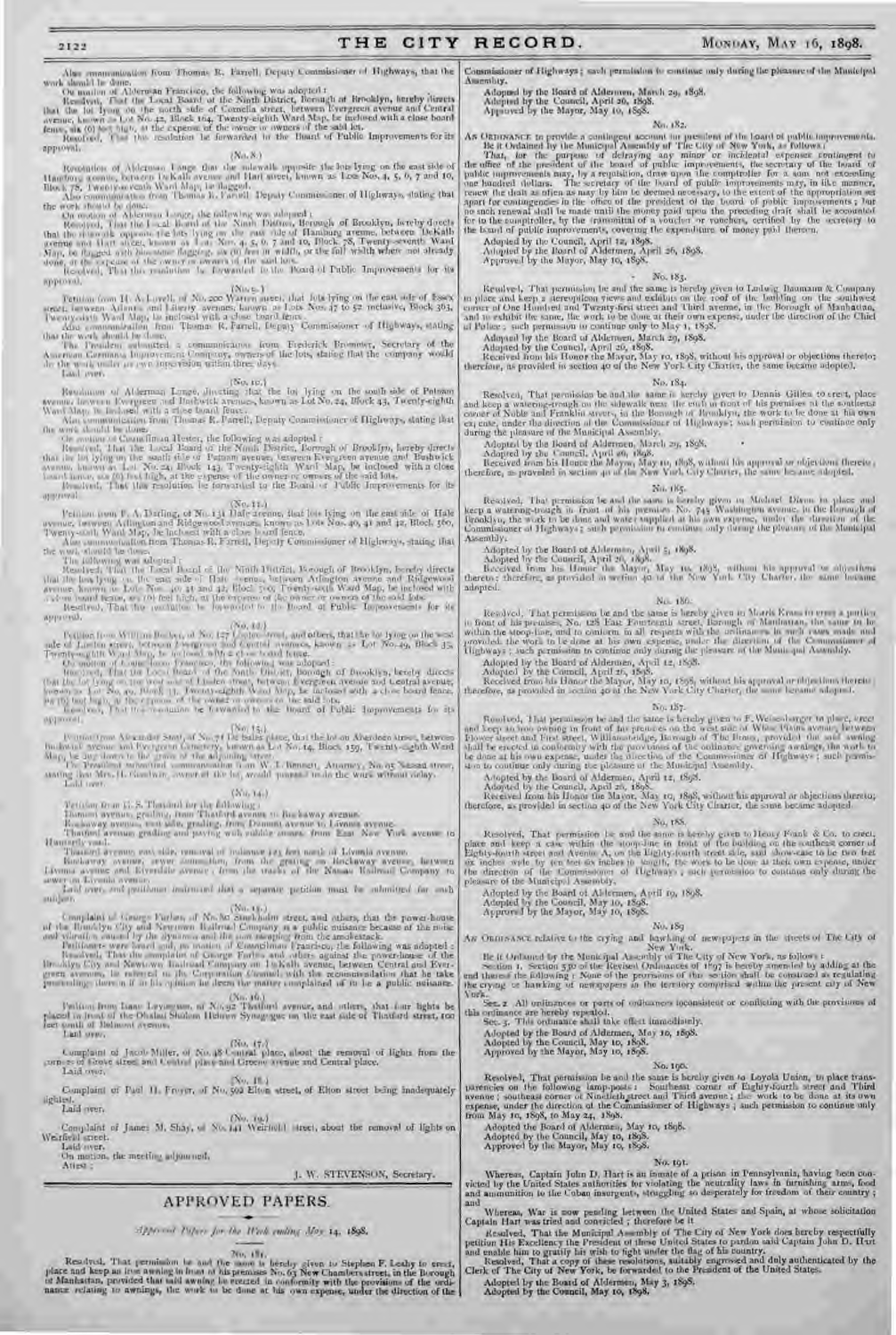#### MONDAY, MAY 16, 1898.

### THE CITY RECORD.

No. 192

No. 1921<br>
No. 1921<br>
No. 1922<br>
visions of Dreeds in and for The City of New York 1<br>
visions of Dreeds in and for The City of New York 1<br>
George V, Environ, City Halt, Breadlyn<br>
Agnes V, Clark, No. 102 Ifset Filty-second st Joseph W, Stray, No. 54 Brasilyny, Hrachlyn, Hendrich British<br>John R. Brasilyn, Achorida Kendali, No. 80 Stali aynus, Rosaliyn, Aphar F. Canadrigan, No. 80 Stali aynus, Rosaliyn, Dikhar J. Canadrigan, No. 80 Stali aynus a

#### $No, 101$

Resolved, That the names of the following persons, recently appointed Commissioners of<br>the be forecast, so as to read as follows:<br>fance McLangblin, to read James McLangblin,<br> $N$ , Ward to read M.J. Ward,<br> $\begin{bmatrix} \text{L} & \text{L}$ 

#### No. 194.

 $\label{eq:1.1}$  Resolved, That permission he and the same is hereby given in the American Sugar Rufining Company to place, long and erect a bridge from their premises on the mortherly side of South Third street, only the mort

No. 195.

Resolved, That permission be not the same type.<br>
Two occanoemial lange posts and lange within the attention for a finally given in W. K. Means in place and lange two occanoemial lange posts and lange within the attention

#### No. 196.

Resolved, That, in compliance with the resolution adopted by the Local Boards of the Twen-<br>ty-first and Twenty-second Districts, the Municipal Assembly recommends to the Art Commission<br>in consideration of the matter of acc lironx.

Adopted by the Council, April 12, 1858.<br>Adopted by the Doard of Aldermen, May 3, 1858.<br>Approved by the Mayor, May 13, 1858.

#### No. 197-

Resolved, Flast permission be and the same is kevelby given to H.S. Finegold to creet, keep and maintain a show-window in front of the premises on the main server and Third avenue, on the Futy-second arecent and a radi pr

No. 108.

Resolved, That permission be and the same is hereby given in Isaac White to creet, place and<br>keep show-windows in front of his premises, No. 124 Chrystie street, in the Borough of Manhattan,<br>provided that said show-windows relating to show-windows, the work to be done at his own expense, under the direction of the Commission of the Assembly,<br>Adopted by the Board of Aldermen, April 12, 1898.<br>Adopted by the Council, May 10, 1898.<br>Approved by the Mayor, May 13, 1898.

No. 199.

Resolved, That permission be and the same is hereby given to William Adams to place and keep a sign in front of his premises. No. 187 Mott street, in the Borough of Manhattan, provided that and  $\hat{\mathbf{s}}_2$  to being is a m

No. 200 Resulted, That permanant is and the same is hereby given to Design & Motrison in erect, place and large show-nindows in front of the premises No. 2031 Austerdam avenue, in the largest of Manhattan, provided that said show-

Adopted by the Board of Addermen, April 19, 1598.<br>Adopted by the Council, May 10, 1898.<br>Approved by the Mayor, May 13, 1898.

#### No. 201.

Nusalved, That permission in and the same is hereby given to Heary Wolfers to place, creet<br>and keep a storm short in front of his premises No. 44 East Thirteenth attest, Borough of Manhattan, provided the dimensions of sai of the Municipal Assembly.

Adopted by the Board of Aldmonen, April 19, 1898.<br>Adopted by the Council May 10, 1898.<br>Approved by the Mayor, May 13, 1898.

#### No. 202.

Resolved, That permission be and the tame is hereby given to the Goolet Estate to place, erect and keep a soun-loot on the building on the contravest corner of Vark avenue and Finy-fourth street, Burnagh of Manhattan, pro

Adopted by the Board of Alderman, April 26, 1898.<br>Adopted by the Council, May 10, 1895.<br>Approved by the Mayar, May 12, 1898.

No. 203.

Resolved, That permission be and the same is bereby given to John J. Collies to extend show-<br>windows in treat or his premises, No. 1986. Lexington avenue, in the Borough of Manhattan,<br>provided the dimensions of said thousw Manaquit Assembly,

Adapted by the Board of Alderman, April 26, 1898.<br>Adapted by the Council, May 13, 1898.<br>Approved by the Mayor, May 13, 1898.

#### Print 2011.

Resolved. That permusion be and the same is berefly given to Antonio Unitation to place and keep a barber pole within the woop line in dood of the promises. No. 4 Unithion square, Borough of Manhattan, the work to be done Assemility.

Adopted by the Brant of Aldermen, May 10, 1898.<br>Adopted by the Council, May 10, 1898.<br>Approved by the Mayor, May 14, 1898.

No. 204.

Resulted, That permostion be and the stane is hereby given to Peter Strongh to ere t, planet keep show windows in tront of his premises on the condition ormer of Home and Text decising Horongh of Brook, provided that and

Adopted by the Board of Aldermen, May 10, 1868.<br>Adopted by the Council, May 10, 1868.<br>Approved by the Mayor, May 13, 1968.

#### No. 200.

- $\label{eq:2} \begin{array}{ll} \text{Fessolved, Thax permission} & \text{E} & \text{Fessive} \\ \text{place $x$-coriparencies} & \text{on the following learning, is} \\ \text{place $x$-coriparencies} & \text{on the following learning,}\\ \text{Southass: corner of the Hamiltonian, Twantysfinite error and That average,}\\ \text{Southass: corner of One Hamiltonian, Twantysfinite error and Then,\\ \text{Southass: corner of One Hamiltonian, Theorem and Theorem,}\\ \text{Northass: corner of One Hamiltonian, which are used.} & \text{Fessive, and Lensogon, we have,}\\ \text{Northass: corner of One Hamiltonian, and Sismal, a vector and Lensogon,$ 
	-
	-

Adopted by the Board of Alderman May to, thill Adopted by the Council, May to, 1898.<br>Approved by the Mayne, May 13, 1898.

F. L. SCULLY, Cay Chris-

DEPARTMENT OF FUBLIC CHARITIES.

ROROUGHS OF BROOKLYN AND QUEENS.

REPORT OF TRANSACTIONS FOR WEDE ENTIRE MAY 10, 1898.

 $M(t) =$ Reports of census, labor, etc., Hospital and Almshouse, for week multing May 3, 1898.

Approved. Accepted sum of \$183 in settlement of anit on bond of Juseph LaRocar in abandomment pro-

ceeding.<br>Made requisition on Manicipal Civil Sarvice Commission for examination of Harvey T. Louis.<br>for promotion from Junior Clerk to Second Grade Clerk.

May 6.

Made requisition on Board of Estimate and Apportionment for the sum of \$3,193.75, for maintenance of dependent children in the Borough of Queens ; for the sum of \$15,000 for relief of indigent veterans in Boroughs of Broo indigent soldiers. On hie-

 $Min 7 -$ 

Transmitted to Comptroller statement of moneys turned over to City Chamberlain, from Murch to April 30, 1898. 31

Afay 9.

Made requisition on Municipal Civil Service Commission for two Waitresses and one Graduated Nurse for Kings County Hospital.<br>Awarded contract for  $x,370$  fone of each to C. Offerman at meeting of Board of Commissioners, a

#### May 10.

Received communication from Comptroller approving John H. O'Rocke and John Gilgar, as ties on bid of Brooklyn Hygienic Ice Company. On file. sureties on bid of Brooklyn Hygienic Ice Company. On file.<br>Received communication from Corporation Connect relative to ambulance service. On file.

A. SIMIS, JR., Cammissioner, Public Charities for the Boroughs of Brooklyn and Queens.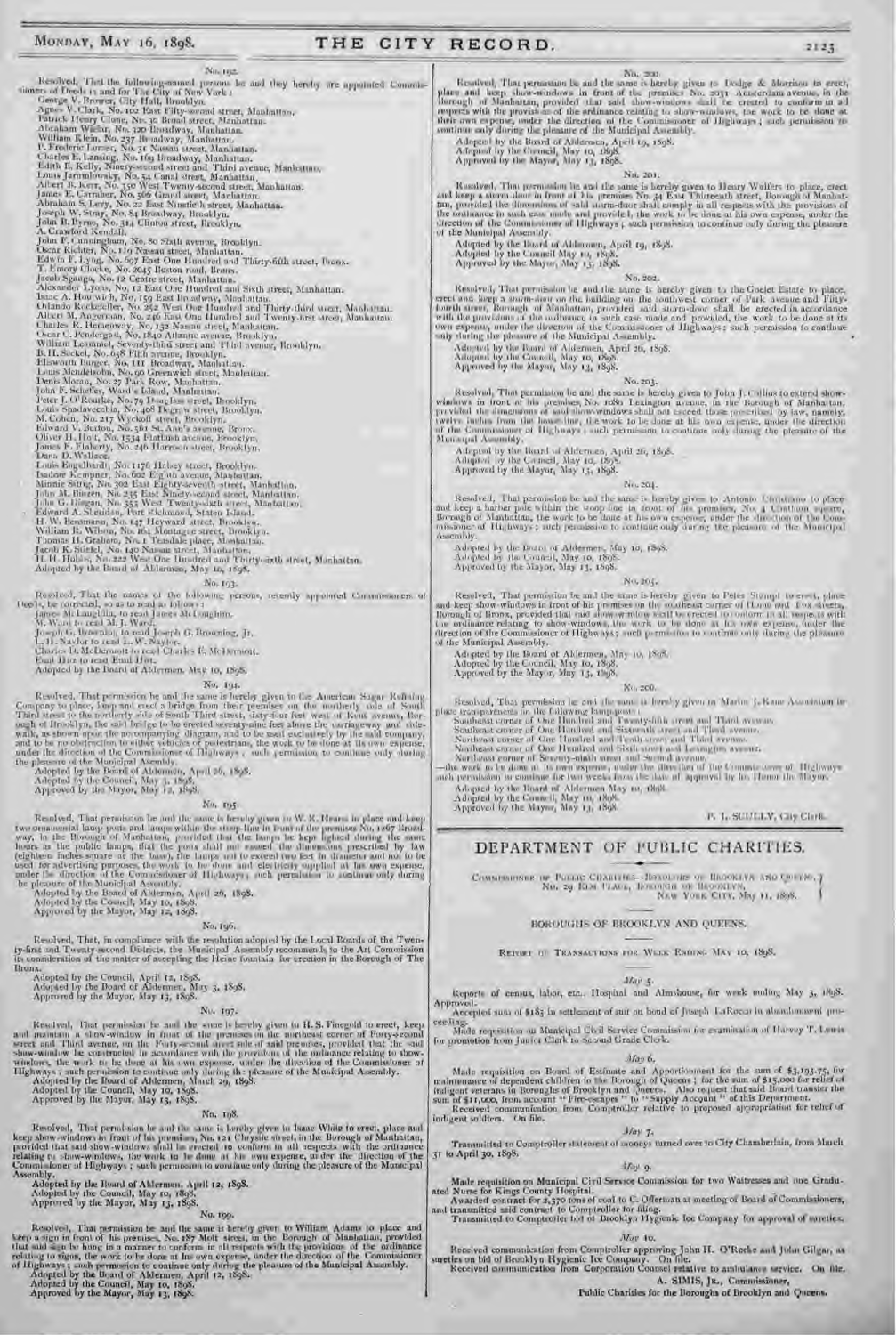#### 2124

### THE CITY RECORD.

### METEOROLOGICAL OBSERVATORY OF THE DEPARTMENT OF PARKS.

Central Park, New York-Latitude 40° 45' 58" N. Longitude 73" 57' 58" W. Height of Tastrus ments above the Granud; 33 feet ; above the Sea, 97 feet.

Altitud of Rayman from Salforcenting Introments for the Wash anding Map 7, 1898.

#### Barometer,

| <b>DATE</b>        |    | # lirth                 | $1 + 36$               | $9.1 - 20.$               | MEAN-ROLL<br>rice Das  |                           | MASINE 41.      |                                    | Minimille. |  |
|--------------------|----|-------------------------|------------------------|---------------------------|------------------------|---------------------------|-----------------|------------------------------------|------------|--|
| $M++$              |    | z<br>ž<br>š             | Realised<br>š<br>$\Xi$ | <b>URIOUS</b><br>Yê,<br>Ì | ÷<br>ëε<br>l'rest<br>ž | и<br>firms<br>Ξ<br>ē<br>ã | <b>Ties</b> ,   | $\frac{10}{5}$ eermag.<br>Redirect | Time       |  |
| Sunline,           | ٠  | provid                  | $-0.039$               | as yet                    | 40993                  | $00 - 000$                | E soan          | 24.886                             | 5 V.W      |  |
| Mimicy.            |    | $-41$                   | 10 links               | --<br>÷                   | 新田市                    | 21.404                    | 11 P.M.         | 25.084                             | a war      |  |
| Turming.           |    | <b>SIVING</b>           | my/m                   | <b>AAC</b>                | $=100X$                | <b>BETHE</b>              | 1125.           | 25,04                              | $4 - 84$   |  |
| $We done with V_L$ | ×, | <b>Salima</b>           | HD (54)                | mill                      | ALL AVE                | minu                      | 85.41           | $26 - 261$                         | 4.35.96    |  |
| Thursday.          |    | $\eta\in\mathbb{R}^d$ . | $-20$                  | 75<br>×                   | Ag.Tax                 | month.                    | $-5.46$         | <b>Noving</b>                      | 49.6 ML    |  |
| Profers.           |    | $10^{14}$ .             | TV 296                 | <b>RUPY</b>               | $= 91244$              | $-74$                     | $_{\text{max}}$ | $20$ fra                           | cities its |  |
| <b>STRAIGE</b>     | R  | $-11 = 10$              | $= 48$                 | PL #91                    | <b>MS 519</b>          | <b>Right and</b>          | $= 3.04$        | 26, 1%                             | E 25.05    |  |



#### Thermometers,

|                                                                                                                                                                                                                                |                   |               |  |    |                                | AM FEB 21-14 Miles |   | Makeman,     |    |      |            | Misein m.        |          |                                                                                | Maximum  |
|--------------------------------------------------------------------------------------------------------------------------------------------------------------------------------------------------------------------------------|-------------------|---------------|--|----|--------------------------------|--------------------|---|--------------|----|------|------------|------------------|----------|--------------------------------------------------------------------------------|----------|
| DATE-<br>MXY                                                                                                                                                                                                                   | <b>Hook</b><br>ŝ. | $\frac{3}{2}$ |  | 夏夏 | $\frac{1}{2}$<br><b>SESESR</b> | inBu               | F | <b>Table</b> | WH | into | 19yy 189HL | $y_{1000\gamma}$ | Wer 1618 | <b>Street</b>                                                                  | la Sture |
| <b>South</b>                                                                                                                                                                                                                   |                   |               |  |    |                                |                    |   |              |    |      |            |                  |          |                                                                                |          |
| Mostly Co.                                                                                                                                                                                                                     |                   |               |  |    |                                |                    |   |              |    |      |            |                  |          | IT BE RETER BE SUBSIDED OF ALL PERSONS IN STRUCK THE RESIDENCE IN A RESIDENCE. |          |
| Tuesday.                                                                                                                                                                                                                       |                   |               |  |    |                                |                    |   |              |    |      |            |                  |          |                                                                                |          |
| We are a most of the selection of the state of the state of the selection of                                                                                                                                                   |                   |               |  |    |                                |                    |   |              |    |      |            |                  |          |                                                                                | $= 1.34$ |
| There are a truck of the contract of the second starts, and contracts of the                                                                                                                                                   |                   |               |  |    |                                |                    |   |              |    |      |            |                  |          |                                                                                |          |
| Trustees                                                                                                                                                                                                                       |                   |               |  |    |                                |                    |   |              |    |      |            |                  |          | The photo is a companied with a later problem of them, refer to make           |          |
| Suppliers. This is the state of the state of the state of the state of the state of the state of the state of the state of the state of the state of the state of the state of the state of the state of the state of the stat |                   |               |  |    |                                |                    |   |              |    |      |            |                  |          |                                                                                |          |

|                                                                          |                                                                                                                                 | <b>TAXA VENTS</b> | <b>Had discite</b>                                                                                                                                                                                                                     |
|--------------------------------------------------------------------------|---------------------------------------------------------------------------------------------------------------------------------|-------------------|----------------------------------------------------------------------------------------------------------------------------------------------------------------------------------------------------------------------------------------|
| Maux list the mosk-<br>Afarmanon.<br><b>Minimum</b><br>m<br><b>THREE</b> | and the last time the degrees of<br><b>State of the State</b><br><b>BULE IN FRANCH</b><br>the Rosson's Miller and Care and Care | Wind.             | $-1111111 - 1 - 1211111$<br>THE PUTS CONTINUOUS ST<br>$11.6 \text{ A}$ $\text{A}$ $\text{B}$ $\text{C}$ $\text{C}$ $\text{C}$ $\text{C}$ $\text{C}$ $\text{C}$ $\text{C}$ $\text{D}$ $\text{D}$ $\text{D}$ $\text{D}$<br>m<br>$\cdots$ |

|                      |               |            | <b>Electric PLANTS</b> |              |                          |                         | <b>VELLET IN MAILER</b> |                                                        |          |       |                         |      | FIRE R PAINTS FOR STATE FIRE. |
|----------------------|---------------|------------|------------------------|--------------|--------------------------|-------------------------|-------------------------|--------------------------------------------------------|----------|-------|-------------------------|------|-------------------------------|
| HATE<br>MAY          |               | $T = V_1$  | <b>IFWALL</b>          | <b>正在 ML</b> | $5.7.9.4 \times 10^{10}$ |                         | <b>LALLAN BULL PLAC</b> | <b>JUGUITE</b><br>DETAIL TWH CONTRACTOR<br><b>SHAY</b> |          |       |                         |      | Tunny.                        |
| $S = 10N +$          | $8 -$         | AVIN W     | WEIN-                  | BALL!        | u.                       | $\mathbf{N}$            | <b>HAN</b>              | 5211                                                   | 133      | n     | $\mathbf{H}$            | W.   | $31 - 34$                     |
| Williams V.          |               | u          | 207                    | <b>Bikk</b>  | $-41$                    | A V                     | Y6                      | $-110$                                                 |          | n.    | $\mathbf{u}$            |      | $8 - 14$                      |
| Toronto k            | $\approx 0.0$ | τ          | NE.                    | ш            | <b>IX</b>                | 0.3                     | 鎖                       | 186                                                    | $\alpha$ | й.    | $\langle \cdot \rangle$ | w    | <b>EDDARK</b>                 |
| Wallsby A --         |               | 5.34       | SL.                    | Ξ            | YY.                      |                         | $z$ <sub>X</sub>        | N                                                      | K)       | Ø.    | <b>Direct</b>           | 80.1 | $i$ and $-i$ with             |
| $T = -y_1$           |               | W.         | 10.                    | HART.        | $-1$                     | $\overline{\mathbf{M}}$ | ar i                    | 88                                                     | ×        | Ü.    | $\lambda$               | w    | <b>EUF AIR</b>                |
| $\mathbb{P}:=\{t\}$  | $E_{\rm{H}}$  | <b>NMW</b> | $N$ II                 | 5            | X                        | 80                      | K4                      | <b>LABIK</b>                                           | 孙        | N     | n.                      | b.   | Artist Autor:                 |
| pattering, paper NAT |               |            | $31 -$                 | WY           | it.                      | 动。                      | lis.                    | $\log_{1}$                                             | N        | $-31$ | - 14                    | sN.  | <b>KIND RAG</b>               |

 $D$  mass is the "lad during the grading  $\alpha$  in a conservation conservation of  $T$  ) within the same limit.

| <b>TIATE</b><br>Mays.                          |              |                                                       | Hygrumeter. |                                    |                                                                                        |  |               |    |                      | Clouds.                              |            | Rain and Snow.<br>Ozone.          |                         |                                   |             |                  |      |  |
|------------------------------------------------|--------------|-------------------------------------------------------|-------------|------------------------------------|----------------------------------------------------------------------------------------|--|---------------|----|----------------------|--------------------------------------|------------|-----------------------------------|-------------------------|-----------------------------------|-------------|------------------|------|--|
|                                                |              | Виллегов.<br><b>Boxes on VARDE</b><br><b>Иншигутс</b> |             |                                    |                                                                                        |  |               |    |                      | à<br>CLEAR.<br><b>LIVER ANYL 4FL</b> |            | DOTH OF RAIS ASD SNOW IS IntiHat. |                         |                                   |             |                  |      |  |
|                                                | $7 - 4 + 36$ |                                                       | ż.<br>ê     | Siene.                             | $\frac{1}{2}\frac{\partial \phi}{\partial \phi} = \frac{\partial \phi}{\partial \phi}$ |  | $\frac{1}{2}$ |    | $\overline{r}$ Ai Bh | 武                                    | 9          | Trone of<br>Begraming             | Time il                 | <b>Meather</b><br>$B_2$ ( $B_3$ ) | 百里<br>ī.    | Jeps<br>採        | Tex. |  |
| Sanday,                                        |              |                                                       | LAST LAST   | JOI 760 34 38 39                   |                                                                                        |  |               |    | 2.07                 | s.                                   | EEW        |                                   |                         |                                   |             |                  |      |  |
| Manday.                                        | 中间期          | $-4.74$                                               | -375        | CITY For 01, 123                   |                                                                                        |  |               | X5 | 8-GW                 | du.                                  | <b>EH</b>  |                                   | $-1.8.1$                | <b>LEASY</b>                      | $-2.291111$ |                  | in.  |  |
| Tuesday                                        | 10001        | ALC:                                                  |             | ALL 425 (247-24) 97, 98            |                                                                                        |  |               |    | 52.1                 | 10                                   | HH.        | 1.99 A.M.                         | <b>FORM</b>             | $A_1 + B_2$                       |             | <b>AMERICA</b>   | i Gi |  |
| Wedfeddy, 4 849                                |              | (158)                                                 | $(2^{n})$   | 2300 million av                    |                                                                                        |  |               |    | iil.                 | antiu.                               | 46         | W.A. M.                           | TA.M. 1.00              |                                   | $-201$      | <b>CELLER RE</b> |      |  |
| Thursday, a -rail -rm +384                     |              |                                                       |             | (332 64 03 03 07                   |                                                                                        |  |               |    | TEL.                 | Vol.                                 | <b>AFC</b> | <b>GATION</b>                     | SERVICE AVE STATES      |                                   |             |                  |      |  |
| Friday                                         | thanh alle   |                                                       | $-101$      | $-313$ $\mu$ $\bar{m}$ $y_2$ $x_3$ |                                                                                        |  |               |    | 5C <sub>2</sub>      | atirtu                               | EW.        | and Ar.                           | 24 ML 2100 107 1-1-1 9  |                                   |             |                  |      |  |
| Saturday, 7 (335) (4/8) -331 -331 for 25 R6 R6 |              |                                                       |             |                                    |                                                                                        |  |               |    | 30                   | $2$ Cu.                              | 10<        | $2.8 - 51 - 1$<br>(20 (C) M.      | 5. go w/full<br>39 X/48 |                                   | $(30 - 18)$ |                  | Ŧ    |  |

### Total impact of water for the week concernance on a significially, finding, the steel concern concernance application problems.

| <b>LATE</b>                                    |         |                                                                                                                                                                                                                                                                                                                                                                                                                        | <b>BUV 33</b> |  |  |  |
|------------------------------------------------|---------|------------------------------------------------------------------------------------------------------------------------------------------------------------------------------------------------------------------------------------------------------------------------------------------------------------------------------------------------------------------------------------------------------------------------|---------------|--|--|--|
| Wednesday<br>Thursday.<br>Frittay<br>Sobinitiv | ×<br>m. | Hill, streeth come surriculation and Clair please.<br>bill), thanky increased a consequence of Mild, prevent, slight shower, ung r. M.<br>State members consumers and consumers Del, comme-<br>Study the family transaction in a secondary contractor<br>Mills become concerned dependence of Mills weight-<br>Mild, Dowley accessorer community of Mild, cloudy,<br>Bay, muniab - Henrichten Britannian Ctol, changy, | Mild, barr    |  |  |  |

| MAVIN'S OFFICE-BIREAD OF LAKENSE, I<br>Number of lighters insert and amounts reteive<br>therefor, in the week uniting Priday, May 15, 18481 | New York, May 14, 1898. |            |
|---------------------------------------------------------------------------------------------------------------------------------------------|-------------------------|------------|
| DAYE.                                                                                                                                       | Nowage on<br>LICERCOL.  | AMILIAN    |
| Saturdary.<br>$Muy \approx 18.8$                                                                                                            | 15.                     | Full 25    |
| $-1$ $M2$<br>Member.                                                                                                                        | <b>CELL</b>             | 883 5u     |
| 19 U<br>Tantiny.                                                                                                                            | 92                      | 3.015, 25  |
| Wellorship, " 11, "                                                                                                                         | TOW                     | 5,634,60   |
| $-111 - 127 - 11$<br>Tommular,                                                                                                              | TEM.                    | FIND 75    |
| <b>H</b> 15. "<br>Friday,                                                                                                                   | 18                      | 335.00     |
| Tutalkonen man                                                                                                                              | 407                     | E13/944 T3 |

#### COMMISSIONERS OF ACCOUNTS.

**CETICE OF THE** COMMISSIONERS OF ACCOUNTS,

COMMISSIONERS OF ACCOUNTS,<br>
ROOMS 114 TO 110,<br>
NEW YORK, May 14, 1898.<br>
Supervisor of the Blue Commission<br>
New York, May 14, 1898.<br>
Supervisor of the Board of the Board of<br>
Ummission-of Accounts held the 12th day of<br>
May, day.

#### DEPARTMENT OF BRIDGES.

DEPARTMENT OF BRIDGE,<br>CITY OF NEW YORK.<br>COMMISSIONER'S OFFICE,  $\begin{array}{c} \textsc{Strwart Section} \\ \textsc{Massustas}, \textsc{New Von: Crv}, \textsc{N}, \textsc{V}, \\ \textsc{May 13}, \textsc{18g8}, \end{array}$ 

Supervisor of the City Revent i from May 15, 1808.<br>Exspectfully,

JOHN L. SIIEA,<br>Commissioner of Bridges, DEPARTMENT OF BRIDGES, CITY OF NEW YORK.<br>COMMISSIONIA'S OFFICE,

STEWART BUILDING, N. V., NANDAYTAN, NEW YORK CITY, N. V., May 13, 1898. Supervisor of the City Record :

Six-You are respectfully notified that James<br>Finland, Laborer, has been transferred from the New York and Patuam Kallmad Bridge to the Madison Avenue Bridge, to that from May 15.  $\begin{minipage}{.4\linewidth} \begin{tabular}{l} \bf{Respectfully.} \\ \bf{10HN}\ & L\_SHEA, \\ \bf{Commissioner of Bridges.} \end{tabular} \end{minipage}$ 1848.

OFFICIAL DIRECTORY. STATEMENT OF THE HOURS DURING Which the Pakis: Offices in the City are agent for higher which the Pakis: Offices in the City are agent for antiquiry, and at the platent where such offices are kept and such courses on Gone

L. M. to 18 M. A. VAN WYCK, Mayor.<br>ROBERT A. VAN WYCK, Mayor.<br>ALPERS M. DOWNEY, Private Surfacery.

 $\begin{array}{c} \textit{Exercise of Linear},\\ \textit{Now} \textit{if } \textit{[1]}, \textit{B} \textit{of } \textit{in} \textit{if } \textit{in},\\ \textit{D} \textit{A} \textit{v} \textit{if } \textit{[1]}, \textit{B} \textit{f}, \textit{if } \textit{in} \textit{if } \textit{in} \textit{if} \\ \textit{G} \textit{inif } \textit{in} \textit{if } \textit{in} \textit{if } \textit{in} \textit{if } \textit{in} \textit{if } \textit{in} \textit{if } \textit{in$ 

AQUE DUCT COMMISSIONERS.<br>
Room 209, Stewart Sauding, 5th floor, g A.W. to 4 P.M.<br>
Just J. Rosse, Magnets J. Power, Woman II. In East Co. Casars J. Power, wood Tan Mayon,<br>
and Concessions, Commissioners, Hanny W.<br>
Watazu,

CUMMISSIONERS OF ACCOUNTS.<br>Rooms 114 and 115, Secret Rudding, 9  $A$ ,  $M$ , 10 4  $E$ ,  $M$ , four C. Huert, and Enware Owen.

BOARD OF ARMORY COMMISSIONERS, THE MAYOR CIRCUPTS IN EXAMINE OF DETAILS AND ASSESSMENTS. SECTION AND IN THE SAME SECTION OF SALES AND CONSTRUCT ON A MAIN CONSTRUCT SECTION OF A MAIN CONSTRUCT OF A MAIN CONSTRUCT SECTION OF

#### MUNICIPAL ASSEMBLY.

For Council.<br>
For Council.<br>
For Council P. J. Scutter, Given Carrier of the Council<br>
P. J. Scutter, Given Carrier of Atlanta is a rest of Saturdays<br>
Christian Carrier Council Council Council Council Council Council Council

Tentias F. Wonns, President,<br>Micrian, F. Brake, Chrk.

BOROUGH PRESIDENTS.<br>
BOROUGH PRESIDENTS.<br>
Concept of the President of the Borough of Manhattan.<br>
Office of the President of the Borough of Manhattan.<br>
Non- co, r, r and rx, City Hall.  $q \pm x$ , to  $q \pm x$ .<br>
Accousing a Accou

13.<br>Louis F. Havras, President<br>Louis F. Havras, President<br>Persident's Office, No. 1 Berough Hall ( ) A. a. to 5<br>Lowano M. Graery, President.<br>Enwano M. Graery, President.

Central Office.<br>
No. 350 Mulberry attest, 7 A. M. 10 4 P. M.<br>
RENNARD J. Yone, President of the Board : Tuntas<br>
L. HAMILTIN, Treasurer : Jonn B. SERTON, WILLING.<br>
H. Punars, Commissioners.

### MONDAY, MAY 16, 1898.

 $\begin{array}{c} \textbf{Fermation} & \textbf{Normal} \\ \textbf{100} & \textbf{100} & \textbf{100} \\ \textbf{100} & \textbf{100} & \textbf{100} \\ \textbf{100} & \textbf{100} & \textbf{100} \\ \textbf{100} & \textbf{100} & \textbf{100} \\ \textbf{100} & \textbf{100} & \textbf{100} \\ \textbf{1000} & \textbf{100} & \textbf{100} \\ \textbf{1000} & \textbf{1000} & \textbf{1000} \\ \textbf{$ Barnigh of Quants. Report of Richmond,

PUBLIC ADMINISTRATOR. No. 179 Namen street, 9 A, M, th 4 F, M, Wamast M, Hors, Public Administrator,

BOARD OF PUBLIC IMPROVEMENTS.

ROARD OF PUBLIC IMPROVEMENTS, No. 140 Breadway, 9 A, at to 4 Y, at a Functions, 9 A, at the 4 Y, at a Functions, Manuscript Into H. Moorev, Secretary, 2001. New Presslett, 2001. New P. Kastron China Secretary, 2001. New P

 $\label{eq:20} \begin{array}{ll} \textbf{Ricliminal Paulbing,} & \textbf{energy. Relational Terrase and } \\ \textbf{Var} & \textbf{Picliminal,} \\ \textbf{Piclimimal,} & \textbf{Picidental}, \\ \textbf{Piclimal,} & \textbf{Picidental}, \\ \textbf{Piclimal,} & \textbf{Picidental}, \\ \textbf{Piclimal,} & \textbf{Picidental}, \\ \textbf{Piclimal,} & \textbf{Picidental}, \\ \textbf{Piclimal,} & \textbf{Picidental}, \\ \textbf{Piclimal,} & \textbf{Picidental}, \\ \textbf{Piclimal,} & \text$ 

 $\begin{array}{ll} \mathop{\mathcal{U}\!\mathit{on}}\nolimits_{\mathcal{M}} & \mathop{\mathcal{U}\!\mathit{on}}\nolimits_{\mathcal{M}} & \mathop{\mathcal{U}\!\mathit{on}}\nolimits_{\mathcal{M}} & \mathop{\mathcal{U}\!\mathit{on}}\nolimits_{\mathcal{M}} \end{array} \begin{array}{ll} \mathop{\mathcal{U}\!\mathit{on}}\nolimits_{\mathcal{M}} & \mathop{\mathcal{U}\!\mathit{in}}\nolimits_{\mathcal{M}} & \mathop{\mathcal{U}\!\mathit{in}}\nolimits_{\mathcal{M}} & \mathop{\mathcal{U}\!\mathit{$ lags, tagtamp and Sapplies.<br>Pares J. Doctive, Deputy Commissioner for Man-

future.<br>With an Withres, Republic Commissioner for Brank-

Vit. HERRY SUTTING, Deputy Commercious or Queens.

DEPARTMENT OF FINANCE.<br>Complexiler's Office,

Sewart Building, Chambers areet and Broadway, a

Construction's Office, Construction's Construction's A.M. We are the Minimidian Minimidian.<br>
Minimidian T. Half of Deputy Computedist.<br>
Minimidian T. Half of Deputy Computedist.<br>
Excess J. Lawing A.M. Deputy Computedist.<br>

Bureau of the City Chamberlain.<br>His, ey and or Stewart Building, Chambers strest and<br>Irondway, o A. H. to to the M.<br>PATRON Karness, City Chamberlain,

Office of the City Paymaster.

ß,

#### No. 13 Reade atrest, Stewart Building, 9 A.M. to 4 F.M.<br>Jouly H. TranscearAv, City Paymasser, LAW DEPARTMENT.

Contraction Comments Comments (State of Corporation Comments)<br>States (State of the State of the State of the State of the State of the State of Contract<br>Janus Westerland, Corporation Converts, Inc. Concerns Contract<br>Terror

Brasny, American, American Corporation Counsel for Atsent F. Junes, American Corporation Counsel for Brooklyn.

Bureau for Collection of Arrears of Personal Janes<br>Stewart Building, Ureadway and Chambers speet<br>5 A.M. 10 4 F.M.

**Bureau for the Recrease of Penaltist.**<br>Non-vig-and two Nassau street.<br>Austan T. Kirnbold, Assental Corporation Cornect.

Bureau of Street Openings.

Jone P. Drow, Assistant to Corporation Counsel. DEPARTMENT OF PUBLIC CHARITIES.

Central Office.<br>No. 66 Third avenue, corner Eleventh street, y A. M.

No. 56 Third avenue, comer Eleventh attest, y A. M.<br>
to 47. M.<br>
1980 W. Kenner, President of the Board; Commissioner for Manhatan and Ilvens, Theorem Starter and Henry, Commissioner.<br>
Theorem Starter, Commissioner for Exc

POLICE DEPARTMENT.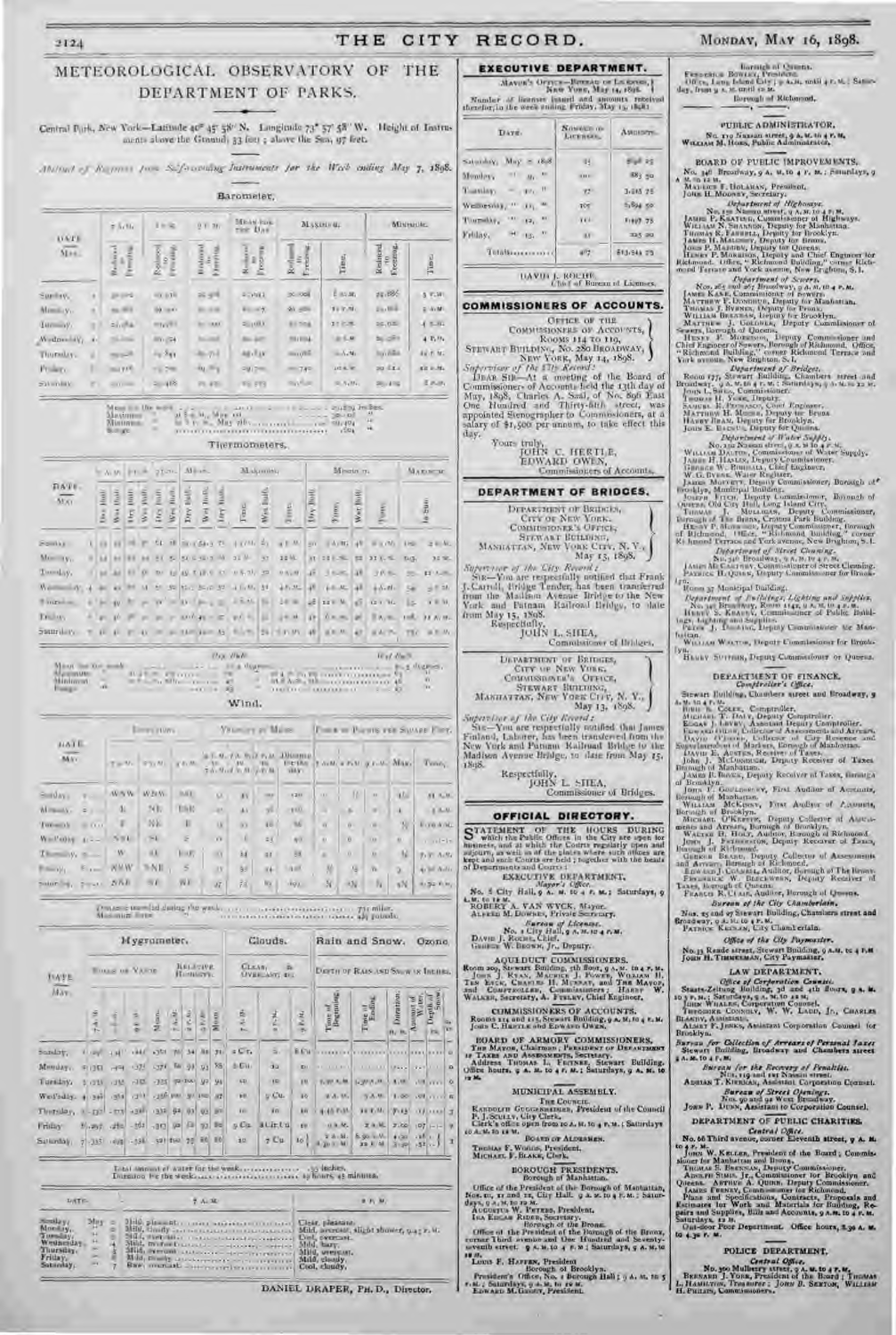#### FIRE DEPARTMENT. Office hears for all, except where scherwise unted, from g.e.m. or av, at, Samminyo, as at,

 $\begin{minipage}[t]{.75\textwidth}\begin{minipage}[t]{.75\textwidth}\begin{minipage}[t]{.75\textwidth}\begin{minipage}[t]{.75\textwidth}\begin{minipage}[t]{.75\textwidth}\begin{minipage}[t]{.75\textwidth}\begin{minipage}[t]{.75\textwidth}\begin{minipage}[t]{.75\textwidth}\begin{minipage}[t]{.75\textwidth}\begin{minipage}[t]{.75\textwidth}\begin{minipage}[t]{.75\textwidth}\begin{minipage}[t]{.75\textwidth}\begin{minipage}[t]{.75\textwidth}\begin{minipage}[t]{.75\textwidth}\begin{minipage}[t]{.$ 

#### DEPARTMENT OF CORRECTION.

 $\begin{tabular}{l|c|c|c|c|c} \hline & \multicolumn{3}{|c|}{\textbf{Cartail }G\&\textbf{lin},}\\ \hline \textbf{Non,L1} & \multicolumn{2}{|c|}{\textbf{Cartial }G\&\textbf{lin},}\\ \hline \textbf{1}_{\textbf{NonCL1}} & \multicolumn{2}{|c|}{\textbf{L1}} & \multicolumn{2}{|c|}{\textbf{Cartial }G\&\textbf{lin},}\\ \hline \textbf{1}_{\textbf{NonCL1}} & \multicolumn{2}{|c|}{\textbf{L2}} & \multicolumn{2}{|c|}{\textbf{C}} & \multicolumn{2}{|c|$ 

DEPARTMENT OF RIVENTION.

 $\begin{tabular}{c} & No. set $ or Reconorm, \\ & No. set $G$ is not a vector $R$ is a matrix for $M$ and $X$ is a matrix for $M$ and $X$ is a matrix $X$ and $X$ is a matrix $X$ and $X$ is a matrix $X$ and $X$ and $X$ are a matrix $X$ and $X$ and $X$ are a matrix $X$ and $X$ and $X$ are a matrix $X$ and $X$ and $X$ are a matrix $X$ and $X$ and $X$ are a matrix $X$ and $X$ and $X$ are a matrix $X$ and $X$ and $X$ are a matrix $X$ and $X$ and $X$ are a matrix $X$ and $X$ and $X$ are a matrix $X$ and $X$ and $X$ are a matrix $X$ 

Parameter Secretary,  $\frac{1}{T}$  for the parameter of Manhattan and  $\frac{T}{T}$  for the parameter of Manhattan and Statistical Constitution, Howards at Manhattan, Anturop Manhattan, Statistical Constitution, Statistical Consti

Gebral Board for the lawyigh of Queens.<br>Tradition, L. Harrison Governo, Pendilant (Without Province,<br>Secondary.

DEPARTMENT OF HEALTH.

retary.

New Criminal Court Building, Centre street, 9 A. M. to 4,6, M. C. Myanuv, Freddent, and Written T. Meaning, M. D., Has Franchist, M. D., die Franchister of var Paate Hunan, ex $\partial \overline{\rho}$ cia, and the Franchister of var Paate Hunan, ex $\partial \overline{\rho}$ cia, Commissioners Cassass Catt

DEPARTMENT OF LOCKS AND FERRILS, J. Suscession Cher " A." N. E., Extery place,  $Y$  . Measure,  $\Gamma$  . Measure,  $\Gamma$  . Measure,  $\Gamma$  . Measure,  $\Gamma$  . Measure,  $\Gamma$  . Measure,  $\Gamma$  . Measure,  $\Gamma$ . Measure,  $\Gamma$ . Measure,

#### DEPARTMENT OF PARKS.

Arsenal Balloling, Control Park, p A.M. to c P. M.; According to the Party of A. Society of the State Street, Commissioner in Manham of Contract Contract Contract Contract Contract Contract Contract Contract Contract Contract Contract Contract Contract Contract Contract Con  $\mathbf{L}_{\text{ADRIS}}$  . Morrow, Canonically in Barnigh of the Breez, Zierwan Marson, Claremont Park,

### DEPARTMENT OF BUILDINGS.<br>Main Office: No. 250 Fourth France, Diving & of Mas-

Main Office, 20, and Number of the Boyses of the Transmith Theorem Theorem Theorem Theorem Theorem The Transmith of the Harvard of the Boyses of The Henry The Henry December of the Boyses of the Boyses of the Boyses of th

DEPARTMENT OF TAXES AND ASSESSMENTS. Stawart Building, 5 A. 8410 4 F. 843 Datardays, 19 8.<br>Tanasan I. - Fatroni, Provinci of the Board<br>Enwance Someony, America G. Satarda, Thomas J.<br>Parramos and Walliam Gentle, Commissiones.

Assessment

 $\begin{tabular}{l|c|c|c|c|c} \hline \multicolumn{3}{c}{RUREAL OF MUNICITAL STATISITCS}, \multicolumn{3}{c}{\textbf{F}}\hline \multicolumn{3}{c}{\textbf{F}}\hline \multicolumn{3}{c}{\textbf{F}}\hline \multicolumn{3}{c}{\textbf{F}}\hline \multicolumn{3}{c}{\textbf{F}}\hline \multicolumn{3}{c}{\textbf{F}}\hline \multicolumn{3}{c}{\textbf{F}}\hline \multicolumn{3}{c}{\textbf{F}}\hline \multicolumn{3}{c}{\textbf{F}}\hline \multicolumn{3}{c}{\textbf{$ 

ROARD OF ISTIMATE AND AFFORTIONMENT. The MAVes, Chairman Transac L. Ferrows (President, Department of Las a and Assessment), Secretary the Concentration, Francisco and the Concentration Continues, Manuferty Chranical and t and the Courtestrum Countain, Members : Chautain V. Anan, Clerk, Department of Taxes and Assessments, Stewart Building.

COMMISSIONERS OF THE SINKING FUND. The MAYAR, Chairman , Bism S. Contra, Comparation , The transformation , Readers of the Lyannel Gaussian , Readers in the Gaussian of Alders and Roman , Finance Commutics, the and Alders and Municipal and Roman , Finance C

#### SHERIFF'S OFFICE.

Stewart Collting, 9 a. M. to 4 b.M.<br>Thomas J. Dines, Sheriff; Hustey P. Mutyany,<br>Under Sheriff,

REGISTER'S OFFICE, RANGER AND HART FROMME, Register; JOHN VON GLARN, Departy Register; JOHN VON GLARN,

COMMISSIONER OF JURORS, Room 197, Stewart Building, Chambers street and Broadway, N.M. 194 r. M. Commissioner,

SPICIAL COMMISSIONER OF JURORS  $B\alpha$  are F00 assess.  $B$  . W. Gasav, Commissioner,

THE CITY RECORD.

 $\begin{array}{c} \text{N. V. COMENTV JAIL}\\ \text{New T. Hall} = \text{M. W. U. A.} \times \text{M. A.} \\ \text{P. P. C. P. C. V. M. A.} \end{array}$ 

**COUNTY CLERKS OFFICE.**<br>Nes, 1 and B New County Court-house, a A., Wittian Someth, Crossly Clerk,<br>Gaussia H. Familian, Departy. OA.M. to a r. M.

THE CITY REGURD OFFICE.

And Durant of Printing, Stationery and Bornt Books.<br>No. 3 City that, q A. st. to x is, n, a scept Structure on which days a state of Minister on the Minister of Minister Control of Minister Control and Report in Thomas C.<br>

**IMSTRICT ATTORNEY.** New Creminal Court Bending, Centre Street, p.s.w. to a r. 16.<br>Ana Bhun Gaonaice, District Attorney ; Witatast J.<br>McKessoa, Chof Clerk.

NEW EAST RIVER ERIDGE COMMISSION, Commissioners' Office, Nos. ay and  $\chi_i$  Chambers (tree), Naw York, a Association of the March Commission of the Direct Property: Jensey Direct Property: Jensey B. Commission of the Land

 $\begin{tabular}{l|c|c|c|c|c} \hline \textbf{CHAIGE} & \textbf{OF} & \textbf{GWAICL} & \textbf{COMMISSION} \\ \hline \textbf{TWENRT-THIMD} & \textbf{AND} & \textbf{TWENIT} \\ \hline \textbf{Room} & \textbf{S1}, & \textbf{FOLGTH} & \textbf{WABDE} \\ \hline \textbf{Room} & \textbf{S2}, & \textbf{SI} & \textbf{RIGB} & \textbf{BOMBDE} \\ \hline \textbf{Merming} & \textbf{Mumang} & \textbf{BOMBDE} & \textbf{N0}, & \textbf{S2},$ - Desire Loro, Chiliman; Jaama M. Vanada<br>Waxaali J. Strooma, Commissimere<br>Lanton Millandanes, Chili, W.

 $\begin{tabular}{c} \multicolumn{1}{l|}{\textbf{C}O(100)EES},\\ \multicolumn{1}{l|}{\textbf{U}B\cap\mathbf{G}}&\multicolumn{1}{l|}{\textbf{H}B\cap\mathbf{H}B\cap\mathbf{H}B\cap\mathbf{H}B\cap\mathbf{H}B}}\\ \multicolumn{1}{l|}{\textbf{U}B\cap\mathbf{G}}&\multicolumn{1}{l|}{\textbf{U}B\cap\mathbf{G}}&\multicolumn{1}{l|}{\textbf{U}B\cap\mathbf{G}}&\multicolumn{1}{l|}{\textbf{U}B\cap\mathbf{G}}&\$ 

 $\begin{array}{ll} \text{Birrough of the Brane,}\\ \text{Airrionsy MCDysy, T=0.000 F, N=0.95\%\\ \text{Birrough of density,}\\ \text{Airrionsy f, B=oldy, B=0.49, W, B=0.41,} \end{array}$ 

Descript of Queens,<br>
United Vietnams, Dr. Sacroma S. Ge v. Jr., Lincolne<br>
Rowry, Jr., Jamese, L., L.<br>
Jamese, L., Lincolne<br>
Jamese, Gamman G. Tenerati,<br>
James Sanyant, Gamma G. Tenerati,

SURROGATES' COURT.<br>New County Courtebours, Court opens at 10, 30 A. W. Sports & P. B. First prints and Journals of Departs of the Bicheller Press of The Pressure of States Clark.

EXAMINING BLARKE OF PLUMBLES. Records that a straight  $\mathcal{O}(\log n)$  and  $\mathcal{O}(\log n)$  and  $\mathcal{O}(\log n)$  . Therefore, the straight of the straight of the straight of the straight of the straight of the straight of the straigh

SUPREMIC COURT,<br>
County Court-line, raip with a ray of the Special Terms, Part L., Roum No. 15,<br>
Special Terms, Part LL, Roum No. 15,<br>
Special Terms, Part LL, Roum No. 15,<br>
Special Terms, Part VI, Roum No. 31,<br>
Special Te SUPREME COURT,

Where Court Control and Translate Court Court Court Court Court Court Court Court Court Court Court Court Court Court Court Court Court Court Court Court Court Court Court Court Court Court Court Court Court Court Court Co

terre al escapa de lei.<br>Joses F. Calenosti, Clerk. Brazis from roca, al, to a

APPELLATE DIVISION, SUPREME COURT,

Arenaldon No. 11 Fith avenue, corner Rightsenth<br>Court-bonne No. 11 Fith avenue, corner Rightsenth<br>Consults: Universe R. McLacoucus, Presiding Justice ; Guaene<br>C. Bannarry, Current R. McLacoucus, Hawann Party<br>Winnam Renaus,

CHIMINAL DIVISION, SUPREME COURT,<br>New Criminal Court Building, Centre street. Court<br>opens at twice whick as it.<br>June F. Consider, Cirri. Hours from to A.M. to a<br>f. M.

CITY COURT,<br>
Sown-luce Building, City Hall Park,<br>
Ceneral Term.<br>
Trial Term, Fart I,<br>
Part II,<br>
Part II,<br>
Part II,<br>
Part II,<br>
Sectial Term Chambers will be bald to A, M, to 4

Chrk's Office, Iceawn-s(one building, No. 32 Chambers

arest, 9A.W.1047-M.<br>
JAMES M. Francoco, Chief Jastice, Joan H.<br>
McCarrur, Law.se J. Coor.as, Raw.se F. O'Daves,<br>
McCarrur, Law.se F. Coor.as, Raw.seo F. O'Daves,<br>
Joan H. McGon.asuck, Clark.

John Bradislav College Of Street, a KSSHONS, Baldon for Crimesi Courts, Centre street, batween<br>
Franklin, for Crimesi Courts, Centre street, batween<br>
Court symme at to Allie streets, Bosonia Courts, Winton, Jossen, John St

 $\mathrm{Hul}_2$  . The prime community of the second term is the prime of the prime of the prime of the second term is a second term of the second term is a second term of the second term is a second term of the second term is a

2125

timousland Ridmousla

First During Pitts and Third Winds (Drawn of<br>Cordistin and Northinal), Goald come, incuire Vetage<br>(Ref), Lethyran comes and Second struct, New

 $\begin{tabular}{l|c|c|c|c|c} \hline & CITY MAJISTEAATES & COUTTS. \\ \hline \hline \multicolumn{3}{c}{\textbf{Cov1: open from $7$ - $1$ and $1$ - $4$}, $n$, $t$, $Cip\_Adag/step, $t$-11, $n$, $n$}, \\ \hline \multicolumn{2}{c}{\textbf{Cov1:}} & \multicolumn{2}{c}{\textbf{Cov1:}} & \multicolumn{2}{c}{\textbf{Cov1:}} & \multicolumn{2}{c}{\textbf{D}} & \multicolumn{2}{c}{\textbf{D}} & \multicolumn{2}{c}{\textbf{D}} & \mult$ 

avenue, Finlands-One Handred and Twenty-first-street, Finla District-One Handred and Twenty-first-street, Sixth District-Unit Hamilton and Filip-sighth street and Third assumption of Third assumption of the Second District

shear Division<br>Dorough of Brooklyn<br>City Division-Maryle Adime tensor, Jacob Bodyo<br>Mariated -Maryle Adime tensor, Jacob Bodyo

 $\begin{tabular}{l|c|c|c|c} \hline \textbf{First Exercise 1:} & \textbf{for} & \textbf{if} & \textbf{if} & \textbf{if} & \textbf{if} & \textbf{if} & \textbf{if} & \textbf{if} & \textbf{if} & \textbf{if} & \textbf{if} & \textbf{if} & \textbf{if} & \textbf{if} & \textbf{if} & \textbf{if} & \textbf{if} & \textbf{if} & \textbf{if} & \textbf{if} & \textbf{if} & \textbf{if} & \textbf{if} & \textbf{if} & \textbf{if} & \textbf{if} & \textbf{if} & \$ 

Hemsch of Queens.

First District Party of Queens, <br>
First District Corp. More<br>
than the  $n=1$  and  $\alpha$  is<br>
the party of the state of the state of the state of the state of the<br>
Third District First Rectionary, Leg 1shed. Receives J. Third

From District -- New Bog as Scholarshi and District -- New Bog as Scholarshi and District September 25 and District -- September 2014, and District District District District District District District District District D

OFFICIAL PAPERS.  $M^{\alpha_{\rm KNIM}-\alpha_{\rm MUMMMI}$ persanju ka $\pi_{\rm N}$ 

 $\begin{array}{l} \displaystyle \prod_{\substack{\text{przoph,}^n \\ \text{Rraming,} \text{--if } \text{Bads}} \text{Nars}_1^{m,0} \text{ is less than } m \\ \text{Nw=2y=0} \text{ Wesky} \text{Ums} \text{ or } \text{Nw} \\ \text{Germass} \rightarrow \text{Marg} \text{Ums} \text{ or } \text{Marg} \text{ and } \text{Marg} \text{ to } \text{Marg} \text{ to } \text{Marg} \text{ to } \text{Marg} \text{ to } \text{Marg} \text{ to } \text{Marg} \text{ to } \text{Marg} \text{ to } \text$ 

**CORPORATION NOTICE.** 

 $\mathbf{P}^{\text{UBLIC NOTLLE}, 18, 9, \text{FLHUUV CIVEN TO TIR}}_{\text{system}}$  which is positive and in the linear<br>model into a method in the linear and interval interval into the linear<br>line fig. partners is assessments to<br>be founded and interval and

 $\begin{array}{ll} \text{We have H-Jouwer,}\\ \text{We have the identity},\\ \text{We can be used by A.}\\ \text{Cov we Now Yone, B.}\\ \end{array}$ 

 $\overline{\mathbf{P}^{11,01,1C}} \xrightarrow{\text{WME 1C}} \text{NOTIC} \xrightarrow{\text{PS 1C}} \text{NOTIC} \xrightarrow{\text{PS 1C}} \text{NOTIC} \xrightarrow{\text{WME 1C}} \text{NOTIC} \xrightarrow{\text{WME 1C}} \text{NOTIC 1D} \xrightarrow{\text{WME 1C}} \text{NOTIC 2D} \xrightarrow{\text{WME 1C}} \text{P} \xrightarrow{\text{WME 1C}} \text{P} \xrightarrow{\text{WME 1C}} \text{P} \xrightarrow{\text{WME 1C}} \text{P} \xrightarrow{\text{WME 1C}} \text{$ 

Boundary of Maniterries.<br>
Line and Two Boundary of Maniterries.<br>
Herein and Two Breath and Two Connection and Two Boundary and the search and the search and the search of the search one of the search one Pitty-boundary and

strest,  $\frac{1}{2}$  and  $\frac{1}{2}$  and  $\frac{1}{2}$  and  $\frac{1}{2}$  and  $\frac{1}{2}$  and  $\frac{1}{2}$  and  $\frac{1}{2}$  and  $\frac{1}{2}$  and  $\frac{1}{2}$  and  $\frac{1}{2}$  and  $\frac{1}{2}$  and  $\frac{1}{2}$  and  $\frac{1}{2}$  and  $\frac{1}{2}$  and  $\frac{1}{2}$  and  $\frac$ 

th storts, and<br>at Fifty funch

Miguetture.

LISTIANY 19, 1828.

#### MUSTEREAL COURTS.

First District Thomas at Markutzs, Wards, and<br>
19 (that port of the First Wards, post of the First Wards, part of the First Wards and Whitehall street, including Uovernor's Island,<br>
19 (the First Markutz) is the United Sta

Courterono, No. 32 Clarabers are et (Brown Some Building), No. 32 Clarabers are it listes, Clark Chinacopa and Waterston Source Second During and all that portion of the First Ward Wartzenth Wards, and all that portion of

sances<br>Gandan F. Rometu, Jostine, Jeans E. Lyscut, Clark.<br>Fards, Court-mous, No. 124 Einma struct.<br>Janery M. Gottprozen, Jostine, Jeannisa Hayes,<br>Haerry M. Gottprozen, Jostine, Jeannisa Hayes, Wa) Clerk

Clerk, District-Elghttenth and Twenty-first Words<br>
Shart-room, northwest contact Twenty-third street and<br>
Second avertons Court opens and spectrum of the street and<br>
Second avert of the street, and the street of the street

DANDE F. MARTH, Justice. ABLEM BELVARY, Clerk Syventh District, November Ward, Economic response to Nine a participate operator of the system of the state of the system of the system of the limit of the system of the syst

 $\text{Exphth}$  District-Slaterst<br/>h and Tweensth Words, Court-rown, auxtived corner of Twenty-didea street and Equita street three open to clear of policies. At  $j\to\infty$ , and thus three open to clear of<br/>luminous  $\mu$ , a

aw, Load days, Wednesdays, Primys and Saturdays.<br>Return days, Teadays, Thursdays and Saturdays.<br>Joseph H. Synna, Jostica, Thusan Ensugas.<br>Clerk.

Gerta Minik Diatrict-Twelfth Ward, everyt that per tion than the<br>matrix with the weak and the second of the second of the second of the<br>morth of the second contribution of the second result of the second to<br>receive the mo

Clerk's office open daily from p a. st. to 4 r. it. Clerk's office open data temperature and Ward and all their<br>portion of the Twenty-second Ward and all their<br>portion of the Twenty-second which is bounded<br>on the antiboxy the current lines in One formed and Tenth areast, o

ed honey a. M. Co + C. St.<br>James A. O'Gunnan, Justice, James J. Garrican,<br>Clerk.

Clerk.<br>
Clerk, District-That periods of the Twellth<br>
Mard which lies ontified the canter into at West<br>
Unit Hamilton of the canter and we at of the control tensor of the<br>
period is a common of the strate, and it that the

#### Borough of the Bronx.

 $\begin{tabular}{l|c|c|c|c|c} \multicolumn{1}{c}{ \textbf{Boreqit}} & \multicolumn{1}{c}{ \textbf{Boreqit}} & \multicolumn{1}{c}{ \textbf{Boreqit}} & \multicolumn{1}{c}{ \textbf{Boreqit}} & \multicolumn{1}{c}{ \textbf{Borel}} & \multicolumn{1}{c}{ \textbf{Borel}} & \multicolumn{1}{c}{ \textbf{Borel}} & \multicolumn{1}{c}{ \textbf{Borel}} & \multicolumn{1}{c}{ \textbf{Borel}} & \multicolumn{1}{c}{ \textbf{Borel}} & \multicolumn{1}{c}{ \textbf{Borel}} &$ 

 $P_{\rm{M+1}}$  , both sizes of Nederland in the Second and Harbora , which is a size of the size of the size of the size of the size of the size of the size of the size of the size of the size of the size of the size of the Western Detrict - Pearson and Twenty and<br>Second Detrict - Pearson and Twenty and Mary Books and the Mary Indian Pilgy<br>and Direct - Office from the angle of the Antarct Detrict and the<br>Antarct Detrict - Office from the angl

#### Berough of Brooklyn.

For LE Datter Computing First, Second, Third, Fourth, Fifth, Stath, Tenth and Twelfth, Wards of the Manual revolution of Secondary Care (According the Manual revolution of the Circle's Office, Encycledge Circle's Office op

thard Wastis. Court-room located at Nes you Brussland Corner of the Corner of the Corner of the Corner of the Corner of the Corner of the Corner of the Corner of the Corner of the Corner of the Corner of the Corner of the

RABY, Clark, Check, Cheming A, M, and I 4 F.M. Court

opens at an aldeok.<br>
Fourth, Twenty-fourth, Twenty-fills, Fourth District (District Theory-field)<br>
Twenty-sixth, Twenty-seventh and Twenty-sixthd<br>
Wards Court room, No. 14 Hospital access the contraction<br>
wave Armouri II,

rantly,<br>Containing Pominimos, Jostics Jenessian J.<br>O'Least, Clerk.<br>Clerk's often open from q & st in 4 c. M.

Borsugh of Queens

First District-First Word pll of Lang Island City,<br>recently composite first Wards, Court-tend, Queens<br>namy Court-hous District Componicity).<br>"Howes C. Kanner, Junasis Tuestas F. Kannaby,

Thomas C. Kanner, Jummer, Theodor F. Kannann, Clurk, Clurk, Clurk, Contribute and the properties and the properties of the second District and the second District of the second District Second District Second District Sec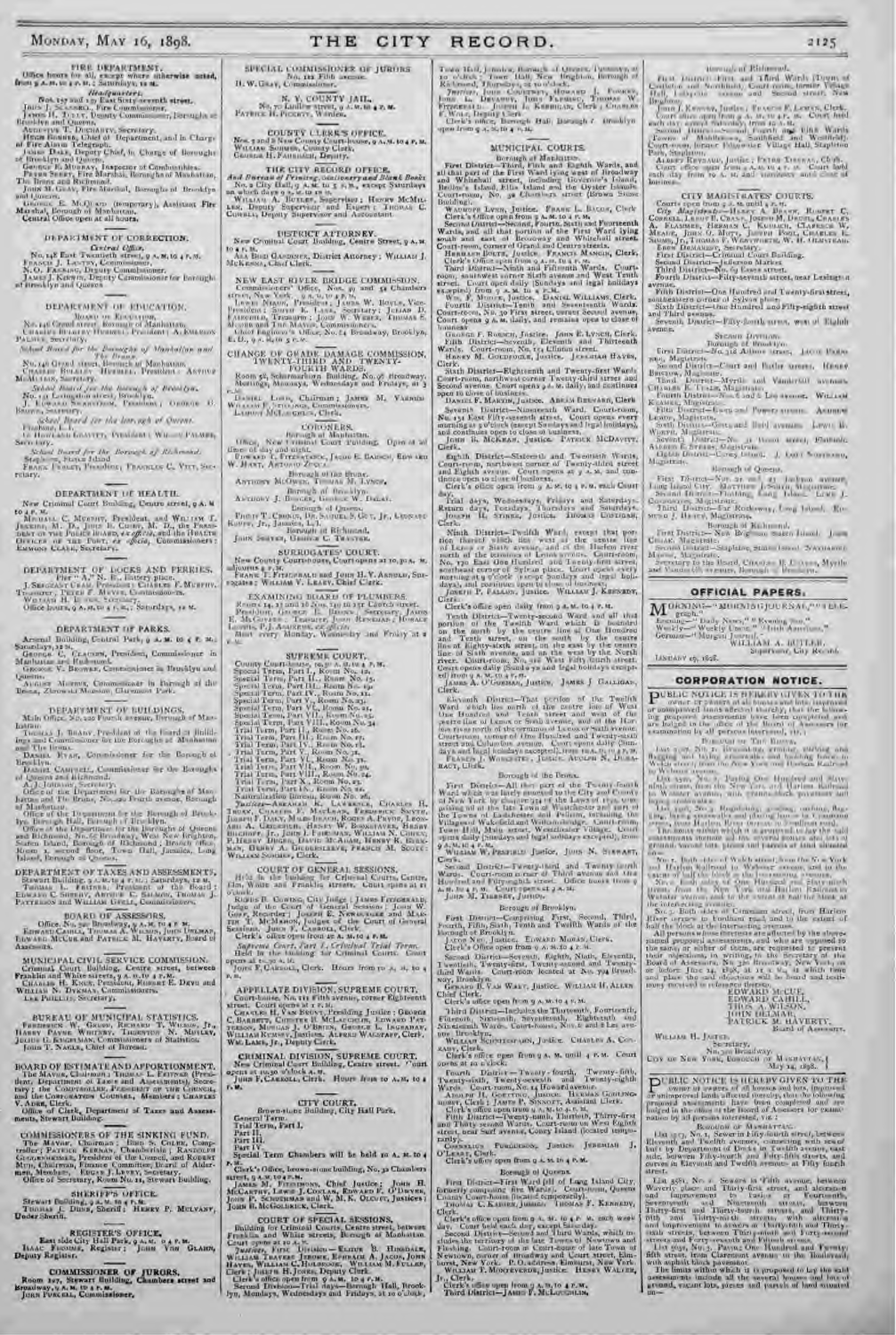22 + 2.0 <br>
Annual distribution of the form function and back of the form of the form of the form of the form of the form of the form of the form of the form of the form of the form of the form of the form of the form of t

**STATE AND** 

 $\label{eq:W} \begin{split} &\mathbf{W}(\mathbf{u}) = \mathbf{w}^\top \mathbf{U}^\top \mathbf{I} - \mathbf{w}^\top \mathbf{u}^\top \\ &\mathbf{u}(\mathbf{v}) = \mathbf{W}(\mathbf{u}) - \mathbf{V}(\mathbf{u}) = \mathbf{u}^\top \mathbf{u}^\top \mathbf{u}^\top \mathbf{u}^\top \mathbf{u}^\top \mathbf{u}^\top \mathbf{u}^\top \mathbf{u}^\top \mathbf{u}^\top \mathbf{u}^\top \mathbf{u}^\top \mathbf{u}^\top \mathbf{u}^\top \mathbf{u}^\top \math$ 

DEPARTMENT OF WATER SUPPLY.  $=$   $N$  and  $=$   $0.000$ 

**Inter**  $a = -1/10$  $\mathbf{z} = \mathbf{v} \cos \phi, \mathbf{W} \sin \phi, \mathbf{u} \sin \phi.$ 

KOTAL OF FAIL STAGED ALLOWS  $\begin{array}{l} \bigodot^{\infty} \xrightarrow{\hspace*{1.5cm}} \xrightarrow{\hspace*{1.5cm}} \xrightarrow{\hspace*{1.5cm}} \xrightarrow{\hspace*{1.5cm}} \xrightarrow{\hspace*{1.5cm}} \xrightarrow{\hspace*{1.5cm}} \xrightarrow{\hspace*{1.5cm}} \xrightarrow{\hspace*{1.5cm}} \xrightarrow{\hspace*{1.5cm}} \xrightarrow{\hspace*{1.5cm}} \xrightarrow{\hspace*{1.5cm}} \xrightarrow{\hspace*{1.5cm}} \xrightarrow{\hspace*{1.5cm}} \xrightarrow{\hspace*{1.5cm}} \xrightarrow{\hspace*{1.5cm}} \xrightarrow{\hspace*{1$  $\begin{picture}(100,10) \put(0,0){\line(1,0){10}} \put(0,0){\line(1,0){10}} \put(0,0){\line(1,0){10}} \put(0,0){\line(1,0){10}} \put(0,0){\line(1,0){10}} \put(0,0){\line(1,0){10}} \put(0,0){\line(1,0){10}} \put(0,0){\line(1,0){10}} \put(0,0){\line(1,0){10}} \put(0,0){\line(1,0){10}} \put(0,0){\line(1,0){10}} \put(0,0){\line(1,0){10}} \put(0$ 

- 
- 
- 

 $\begin{array}{l} \displaystyle \frac{1}{\sqrt{2}} \left[ \begin{array}{cc} \cos \left( \frac{\pi}{2} \right) & \sin \left( \frac{\pi}{2} \right) \\ \cos \left( \frac{\pi}{2} \right) & \sin \left( \frac{\pi}{2} \right) \end{array} \right] \right] \left[ \begin{array}{cc} \sin \left( \frac{\pi}{2} \right) & \sin \left( \frac{\pi}{2} \right) \\ \sin \left( \frac{\pi}{2} \right) & \sin \left( \frac{\pi}{2} \right) \\ \cos \left( \frac{\pi}{2} \right) & \cos \left( \frac{\pi}{2} \right) & \cos \left( \frac{\pi}{$ 

 $\label{eq:3.1} \begin{array}{c} \mathcal{N}=\mathcal{N}(\mathcal{N}(\mathcal{N}(\mathcal{N}(\mathcal{N}(\mathcal{N}(\mathcal{N}(\mathcal{N}(\mathcal{N}(\mathcal{N}(\mathcal{N}(\mathcal{N}(\mathcal{N}(\mathcal{N}(\mathcal{N}(\mathcal{N}(\mathcal{N}(\mathcal{N}(\mathcal{N}(\mathcal{N}(\mathcal{N}(\mathcal{N}(\mathcal{N}(\mathcal{N}(\mathcal{N}(\mathcal{N}(\mathcal{N}(\mathcal{N}(\mathcal{N}(\mathcal{N}(\mathcal{N}(\mathcal{N}(\mathcal{N}$ 

**THEFT SAM** 

**HYSPERATRIA** 

 $\mathcal{C}(t)$  , the positions are<br>for  $\mathcal{C}(t)$  and be full as  $\mathcal{C}(t)$  and the full<br>state  $t$  and  $\mathcal{C}(t)$  . The functions with the results in<br>  $\mathcal{C}(t)$  as an  $\mathcal{C}(t)$  and  $-10$ 

 $\begin{array}{c} \text{Disjointary} \times \mathcal{R} \oplus \text{co} \in \text{Sim}(t),\\ \text{Simorphism} \times \mathcal{O} \oplus \text{co} \, \mathbb{Q}. \end{array}$ No. (p. No. or mount), etc. (no.

### **AUTH F.**

### WATER TAXES.

Hence, and Anglianizer one Aprili and the same sign in Marco and Aprili and the same sharp alary  $\Delta\phi$  and  $\Delta\phi$  and the same sign in the first party of the same sign in the same sign in the same sign in the same sign i

Applying that he provides to be a first one from  $\gamma$  at  $\theta$  , to the three first hermitian of the same set of the same of the same of the same of the same of the same of the same of the same of the same of the same of t Tharms at the WM, DALLON.

ar of Warre Striply.

THE CITY

#### **BOROUCH OF THE BRONX.**

 $\begin{array}{c} \text{Bimarg} \left\{ \begin{array}{lcl} \text{Bimarg} \left( \mathbf{p}_{\text{max}} \right) & \text{Eimarg} \left( \mathbf{p}_{\text{max}} \right) \\ \text{A1 point} & \text{B1 point} \left( \mathbf{p}_{\text{max}} \right) & \text{B1 point} \left( \mathbf{p}_{\text{max}} \right) \\ \text{A2 point} & \text{B1 point} \left( \mathbf{p}_{\text{max}} \right) & \text{A1 point} \left( \mathbf{p}_{\text{max}} \right) \end{array} \end{array} \right) \end{array}$ 

 $\label{eq:1} \underbrace{1\ \text{if } \text{where } \text{c} \text{ is a prime, and } \text{c} \text{ is non-odd, and } \text{c} \text{ is non-odd, and } \text{d} \text{ is non-odd, and } \text{d} \text{ is non-odd, and } \text{d} \text{ is non-odd, and } \text{d} \text{ is non-odd, and } \text{d} \text{ is non-odd, and } \text{d} \text{ is non-odd, and } \text{d} \text{ is non-odd, and } \text{d} \text{ is non-odd, and } \text{d} \text{ is non-odd, and } \text{d} \text{ is non-odd, and } \text{$ 

David May 24, 1980. ADAPTE E. MAPPEN,

#### FIRE DEPARTMENT.

Free Lige stranger.<br>New York, Man Garry,  $\begin{array}{l} \displaystyle \sum_{i=1}^n x_i \in \mathcal{K}(\mathcal{M}(V), \mathcal{M}(V), \mathcal{M}(V)) \cap \mathcal{M}(\mathcal{M}(V)) \\ \displaystyle \sum_{i=1}^n x_i \in \mathcal{M}(\mathcal{M}(V)) \cap \mathcal{M}(\mathcal{M}(V)) \cap \mathcal{M}(\mathcal{M}(V)) \\ \displaystyle \sum_{i=1}^n x_i \in \mathcal{M}(\mathcal{M}(V)) \cap \mathcal{M}(\mathcal{M}(V)) \cap \mathcal{M}(\mathcal{M}(V)) \\ \displaystyle \sum_{i=1}^n x_i \in \mathcal{M}(\math$ 

Actor Specifican North Microsoft Street, Princeton class District House Life painting in the Castle of

- tombolis by these in the case of an loss without the Canar Herr of grows more as herr without Concertive to the commerce learly without onations<br> + 1 (  $T$  miles the  $\gamma$  - at starte as we see from a subset<br>  $\alpha$  -and  $\alpha$
- a las Careas Hindi qui consul, mora de Ess., e Hindi a primer
- argamas.<br>2019 M. Bay Marine, Salama von Jong († 115 mars 20)<br>2019 March 2019 Marine, Salama von Jong († 115 mars 20)
- 
- 
- 
- 1177.<br>
1177. <br>
1187. <br>
1187. <br>
1187. <br>
1187. <br>
1187. <br>
1187. <br>
1187. <br>
1187. <br>
1187. <br>
1187. <br>
1187. <br>
1187. <br>
1187. <br>
1187. <br>
1187. <br>
1187. <br>
1187. <br>
1187. <br>
1187. <br>
1187. <br>
1187. <br>
1187. <br>
1187. <br>
1187. <br>
1187. <br>
1187.
- $\begin{array}{l} \begin{tabular}{l} $100$ & $1000$ & $1000$ & $1000$ \\ \hline 1100$ & $10000$ & $10000$ & $10000$ & $10000$ \\ \hline 1100$ & $10000$ & $10000$ \\ \hline 1100$ & $10000$ & $10000$ \\ \hline 1100$ & $10000$ & $10000$ \\ \hline 1100$ & $10000$ & $10000$ & $10000$ \\ \hline 1100$ & $10000$ & $10000$
- 
- 
- 
- 
- 
- 
- 
- 
- 
- 
- 
- 
- 

JODS FREQUALITY

#### DEPARTMENT OF PUBLIC CHARITIES.

The statement on Postar Construct.<br>As an Massacross on Trees, No. 6 Linux Assoc.<br>New York, May a, 198. **Hower** 

LET OF HUMITAL SUPPLIES Se $j$  AND LIST  $\{i\}$  and  $\{j\}$  and  $\{j\}$  and  $\{j\}$  and  $\{j\}$  and  $\{j\}$  and  $\{j\}$  and  $\{j\}$  and  $\{j\}$  and  $\{j\}$  and  $\{j\}$  and  $\{j\}$  and  $\{j\}$  and  $\{j\}$  and  $\{j\}$  and  $\$ 

Impound by Rawmartan and Eng Banks,

 $\begin{array}{ll} \mathbf{S}^{\text{I-MLL}} & \text{1915--042\_E-TEUMATES-FUR-TEH} \\ \mathbf{S}^{\text{I-ML}} & \text{19--0} & \text{19--0} \\ \text{18--0} & \text{19--0} & \text{19--0} \\ \text{20--0} & \text{20--0} & \text{19--0} \\ \text{30--0} & \text{30--0} & \text{30--0} \\ \text{30--0} & \text{30--0} & \text{30--0} \\ \text{30--0} & \text{30--0} & \text{30--0} \\ \text{30$ 

 $\mathbf{A}\mathbf{A}\mathbf{A}$  and including the particle that they will be particular to the state of the state of the state of the state of the state of the state of the state of the state of the state of the state of the state of

 $\label{eq:1} N, \mathbb{R} \mapsto \mathbb{R} \text{ and } \mathbb{R} \mapsto \mathbb{R} \text{ and } \mathbb{C} \mapsto \mathbb{R} \text{ and } \mathbb{R} \mapsto \mathbb{R} \text{ and } \mathbb{R} \mapsto \mathbb{R} \text{ and } \mathbb{R} \mapsto \mathbb{R} \text{ and } \mathbb{R} \mapsto \mathbb{R} \text{ and } \mathbb{R} \mapsto \mathbb{R} \text{ and } \mathbb{R} \mapsto \mathbb{R} \text{ and } \mathbb{R} \mapsto \mathbb{R} \text{ and } \mathbb{R} \mapsto \math$ 

More than And Agriculture (Squid), and the single space of the single space of the single space of the single space of the space of the space of the space of the space of the space of the space of the space of the space o Mors 1385-**VENA**  $\frac{1}{2}$ LMY.  $\begin{array}{l} \text{F.} \\ \text{F.} \\ \text{F.} \\ \text{F.} \\ \text{F.} \\ \text{F.} \\ \text{F.} \\ \text{F.} \\ \text{F.} \\ \text{F.} \\ \text{F.} \\ \text{F.} \\ \text{F.} \\ \text{F.} \\ \text{F.} \\ \text{F.} \\ \text{F.} \\ \text{F.} \\ \text{F.} \\ \text{F.} \\ \text{F.} \\ \text{F.} \\ \text{F.} \\ \text{F.} \\ \text{F.} \\ \text{F.} \\ \text{F.} \\ \text{F.} \\ \text{F.} \\ \text{F.} \\ \text{$ 1410.<br>1 1 1 1 **Kidde FLAL** 1519  $\frac{100}{N_0}$  $\begin{tabular}{l|c|c|c|c|c} \hline $a_1(1)$ & $a_1(1)$ & $a_2(1)$ & $a_3(1)$ & $a_4(1)$ & $a_5(1)$ & $a_6(1)$ & $a_7(1)$ & $a_8(1)$ & $a_8(1)$ & $a_9(1)$ & $a_9(1)$ & $a_9(1)$ & $a_9(1)$ & $a_9(1)$ & $a_9(1)$ & $a_9(1)$ & $a_9(1)$ & $a_9(1)$ & $a_9(1)$ & $a_9(1)$ & $a_9(1)$ & $a_9(1)$ & $a_9(1)$ & $a_9(1)$$ 

 $\begin{array}{ll} \star & \text{Min} \xrightarrow{\text{max} \xrightarrow{\text{max}}} \text{Exymitsim} \quad \text{for} \quad \pi \cdot \mathbb{L} \cdot \pi, \ \text{Nos} \\ \star & \text{isom} \quad \text{sum} \quad \star \text{or} \quad \star \text{or} \quad \star \text{or} \\ \star & \text{sum} \quad \text{sum} \quad \text{Proj} \quad \text{argrand} \quad \{\text{sumpids} \ \sim \pi \end{array}$ 

12 (1999) for the Capter time, stand size, a doz.

on cards Plaster, Mustand, as before wide by

t dazen Forceps, March, a torch each side,

is mainly as the compact of the three complete with the latter of the process of the complete with a<br>gradient space of the complete with a transition of the complete with<br>a Lagrangian space, the process of the complete spa

 $\alpha$  such parts,  $\alpha$  is the set of the set of the set of the set of the set of the set of the set of the set of the set of the set of the set of the set of the set of the set of the set of the set of the set of the set o

RECORD.

Ve.

**Links** 攍

 $1114$ 

rint.

 $007 -$ 

QW.

**K.Taltit** 

sport<br>Nati

iano.<br>Vento

taily.

**WILL**  $P(0, 0)$ 

raill) **Farm** 

1418. 8414 聯 儒家

鼎

**LOS** 

쁞

Talmi

燃

33.

sale.

**KATH** 

工作店

farn.

tilia.

2.183. 1455.<br>1455.

 $74 - 21$ 7488.

**XEIRAL** 

 $\frac{1180}{1430}$ 

端

**FASS-**

 $v_{ij}$ / $C_i$  $\begin{array}{l} 1197 \\ 1495 \\ 1495 \\ 1995 \\ 1301 \\ 1301 \\ \end{array}$ 

**DOME** 

 $\frac{1373}{3247}$  43

### MONDAY, MAY 16, 1898.

 $\frac{1000}{N \text{mm/s}}$ 

- 
- -
- More and Shares, we<br>calculate Trimones,  $\sim$  V, B  $_{\rm{10}}$  and<br> $\sim$  More and Shares, the<br>size of  $\sim$  V, B  $_{\rm{20}}$  and<br> $\sim$  10  $\sim$  More and<br> $\sim$  10  $\sim$  More<br>and the state of the<br>size of the state of the Savetinal con
- 
- r Uterios Louisias, Ilasonan<br>3 aoist Uterios Sams, Wyarw, Investo Sta-TIMPL.
- IL-LIST OF VERTICITIES AT
- and in<br>ourse or lines] Surgeon and Clinical Instruments  $\begin{tabular}{l|c|c|c} \hline \multicolumn{3}{c}{\textbf{error of length and } 0.00184} & \multicolumn{3}{c}{\textbf{error of length of}} \\ \hline \multicolumn{3}{c}{\textbf{error of length } M} & \multicolumn{3}{c}{\textbf{Number of length of}} \\ \hline \multicolumn{3}{c}{\textbf{1} & \textbf{Complement of length } M} & \multicolumn{3}{c}{\textbf{Number of length of length of length of}} \\ \hline \multicolumn{3}{c}{\textbf{1} & \textbf{Complement of length of length of length of the length of the length of the length of the length of the length of the length of the length of the length of the length of the$
- 
- -
	-

 $1/2$  ;  $\cdots$  and the above can be seen and examined at the Gaussian of the second Dirac Department on Priday, May 26, between a  $\lambda$  and  $\mu$  between a  $\lambda$  and  $\mu$  between a  $\sim$  10  $\pm$  0.1  $\mu$  and  $\sim$  100  $\pm$  0.1

ong he resident the Heideral Sopplies word verform<br>In cross rapper to the avec healthcar and samples, and<br>the cross rapper to the avec healthcar and samples, and<br>need months of the articles respected tofore making

and months of the article regular felter means the photon superior of the bally superior of the side of the set of the bally superior of the set of the set of the set of the set of the set of the set of the set of the set

s and Communister (a) the tree term is the two two two states of the states of the states of the states of the states of the states of the states of the states of the states of the states of the states of the states of th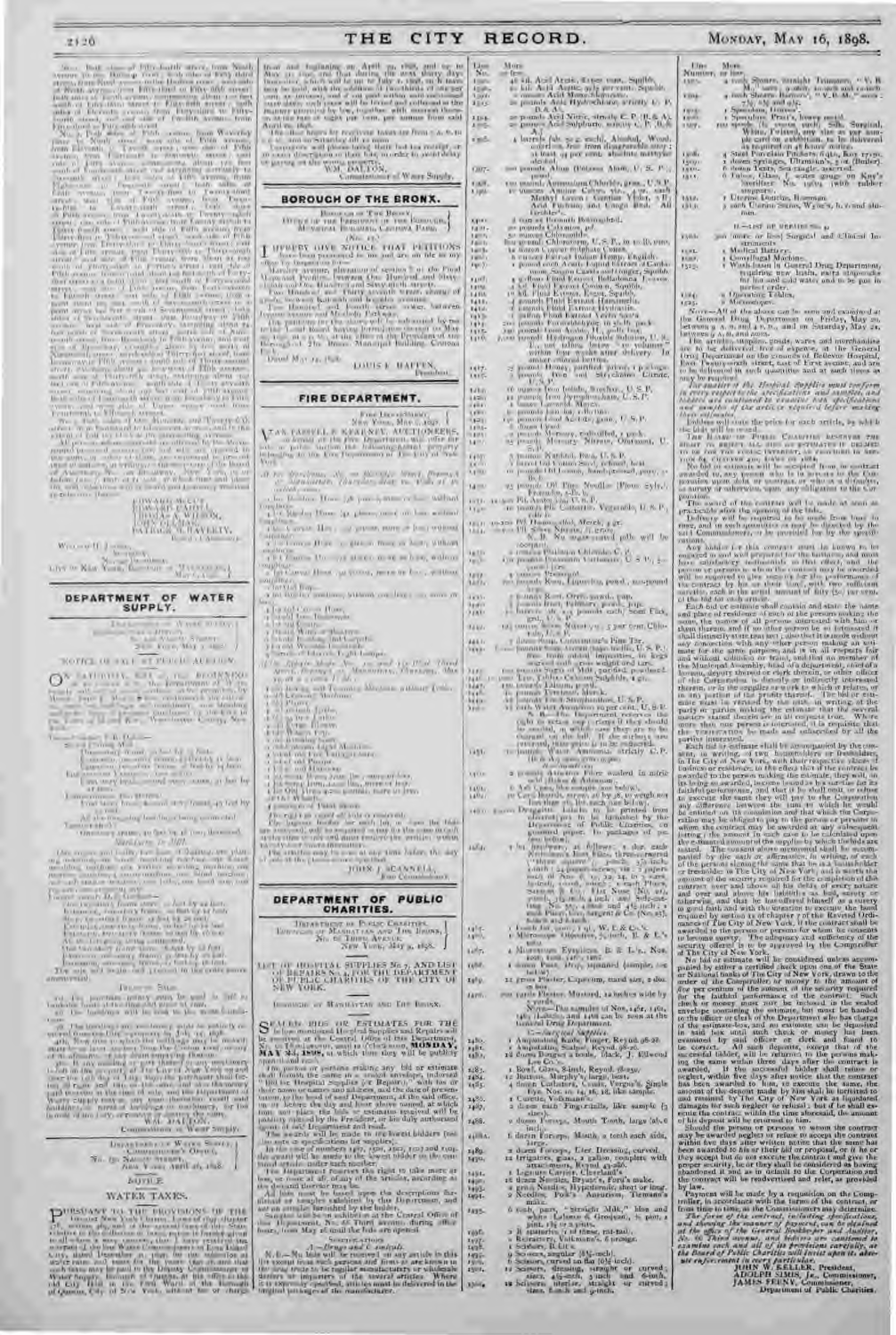| DEFINITION OF FURLE CHASTISE,<br>BOHOUGH OF M.COTATTAN ARE THE BOUR.<br>Хо, го Тицео Аченов.<br>NEW Young, Aged the man.             |   |
|--------------------------------------------------------------------------------------------------------------------------------------|---|
| PROPOSALS FOR DBY GOUDS, ENDERER<br><b>GLASS, HARLWARE, EIV.</b><br><b>FILM</b><br>PARTMENT OF PUBLIC CHAND<br>THE CITY OF NEW YORK. |   |
| BURGUZHS OF MAUBATTAN AND THE BUOKK.                                                                                                 |   |
| C FALED BUS OR ESTIMATES FOR FURNISH                                                                                                 | ı |

 $\Omega$  for the below-mentioned Supplies, one, in understated with angular- and aperifications, will be reserved at the Dispatrian of Philoir Charline, No. 6. That I average of the Litty of Note Vork, undit is objectively MA

rhit.

All quantifies to be noted or least  $\label{eq:11}$  All quantifies to be noted Conton, " O. N. Th<sup>+1</sup> as equal, the  $\sim$  350 doubt from<br>of Conton, " O. N. Th<sup>+1</sup> as equal, the  $\sim$  350 doubt. Nos, so, so and py,<br>in equal quant  $1.10.$ 

r piece Black Enameled Drill, as feches wet . 1557.

r piece Black Enameret (mitter)<br>1 piece White Robber Sterning, 20 Inches<br>2 piece White Robber Sterning, 20 Inches<br>2 pennals Southes, raport probages,<br>2 downt Radisch Pepteurs, 19-pound pack- $1 + \sqrt{2}$ 15m

端

izu.

 $x_{34D}$ 

isil-1540

1556

Lisr.

4 Miles

 $80000$ 

TVH

 $\frac{157}{1000}$ 

**COLE SIL** 

带 燃  $1572.$ 

AWN-

1552. **Tillia** xilic

**TVH** 

獵 12541

tsi/i-

illis. **HEIR** 

ides.

17,846

ides.  $10 + 1$ 

1087.  $1545$ abty.  $10$ affen.

ificzi,

alargu

 $\frac{10}{10}$ 

 $10x$ 10m rijn **ANSI** 

 $\Gamma$ st diesen W. G. komp Turentus, modium s $\frac{\Delta \log n}{n}$  diesen W. G. Gups as per ampli<br/>a $\Gamma$  diesen W. G. Gups as per amplies a per amplies <br/> $\Gamma$  Following Gla $\sim$ Shiff for Instrument Catoner,<br/> $\Gamma$  Politics St

Ж.

 $x_1$  of  $z$ 標準

 $\begin{array}{c} \text{pos } \delta, \text{Un} \\ \text{i. O rate for No. is 5cmbar, old cycle, } \\ \text{i. o. P rate for No. is 5cmbar, data, } \\ \text{ii. d. and b. at 8cmbar, hence, } \\ \text{i. d. and long, and 5cmbar, for $i$ for $i$ for $i$ into } \\ \text{i. d. and b. if $i$ is 30cmbar, and 3cmbar, and } \\ \text{ii. d. d. } \\ \text{iii. d. d. } \\ \text{iv. d. d. } \\ \text{iv. d. } \\ \text{v. d. } \\ \text{v. d. } \\ \text{v. d. } \\ \text{v. d. }$  $\begin{tabular}{l|c|c|c|c|c|c} \hline & Range & D. H. & A. & B. & B. & B. \\ \hline & Range & D. & D. & B. & B. & B. \\ \hline \end{tabular} \begin{tabular}{l|c|c|c|c|c|c} \hline & B. & B. & B. & B. & B. & B. \\ \hline \end{tabular} \begin{tabular}{l|c|c|c|c|c} \hline & B. & B. & B. & B. & B. & B. \\ \hline \end{tabular} \begin{tabular}{l|c|c|c|c} \hline & B. & B. & B. & B. & B. & B. \\ \hline \end{tabular}$ 

 $2.40$ 

 $\frac{1}{2}$  to the column and Roofter, Natis.<br>  $\tau$  to the engle of the column states in the column of the column states.

 $\chi$  and the Point  $\mathcal{P}(\mathcal{S})$  . During  $\chi$  in the  $\chi$  and  $\chi$  is a  $\chi$  -boxed point  $\chi$  -boxed point  $\chi$  -boxed point  $\chi$  -boxed point  $\chi$  -boxed point  $\chi$  -boxed point  $\chi$  -boxed point  $\chi$  -boxed point  $\chi$ 

巡

 $\begin{tabular}{l|c|c|c|c|c} \hline $M_{\rm NLO}=1$ & $M_{\rm NLO}=1$ & $M_{\rm NLO}=1$ & $P_{\rm NLO}=1$ & $P_{\rm NLO}=1$ \\ \hline $X$ & $M_{\rm NLO}=1$ & $M_{\rm NLO}=1$ & $M_{\rm NLO}=1$ & $M_{\rm NLO}=1$ & $M_{\rm NLO}=1$ & $M_{\rm NLO}=1$ & $M_{\rm NLO}=1$ & $M_{\rm NLO}=1$ & $M_{\rm NLO}=1$ & $M_{\rm NLO}=1$ & $M_{\rm NLO}=1$ & $M_{\rm NLO}=1$ & $M_{\rm$ 

a down Index Hate Chopper, No art Hotels

Fins or equal<br>that Soil is a contributed by the contribution of the contrast Carcket, as by M,<br> $\pm$  theory L, Hunter these,  $\chi$  to former,<br> $\pm$  politics Indicate the contrast of the contrast<br> $\pm$  colls Fins plot Tie Cape

 $\begin{array}{l} \mathbf{1} \in \mathcal{A}, \\ \mathbf{1} \in \mathcal{A}, \\ \mathbf{1} \in \mathcal{A}, \\ \mathbf{1} \in \mathcal{A}, \\ \mathbf{1} \in \mathcal{A}, \\ \mathbf{1} \in \mathcal{A}, \\ \mathbf{1} \in \mathcal{A}, \\ \mathbf{1} \in \mathcal{A}, \\ \mathbf{1} \in \mathcal{A}, \\ \mathbf{1} \in \mathcal{A}, \\ \mathbf{1} \in \mathcal{A}, \\ \mathbf{1} \in \mathcal{A}, \\ \mathbf{1} \in \mathcal{A}, \\ \mathbf{1} \in \mathcal{A}, \\ \mathbf$ 

1914 Cards were Watchman's Card, as were spanning<br>to the control of the spanning Rest Salt.<br>
2. points Each Points .<br>
1. points Each Points .<br>
1. control of the spanning Both, as per sample .<br>
1. doesn Heartz, as per samp

Faitery Cells, concrete, as<br>Forma City Battery, <br>Fairs Zincs for "Toclandia" Porais Cop<br>Estingy, <br>It Latern Diplomas, Bellevic Hospital form, <br>as for sample, <br>Nedering, Bellevic Hospital form, as for sample, Nedering, Bell

to Laterno Diplomas, Bellevice Hospital bern,<br>
as per sample.<br>
Engranning 8 Instruct Diplomas, Hellevice<br>
Hispania 8 Instruct Diplomas, Hellevice<br>
Hispania form.<br>
Engranning 3 Antonionese Diploma, Bellevice<br>
Hispania form

a shindh Butcher Knives, Wilson's make, or

 $\pm$  inco Hard Cenews, which blades.<br>Hereing Knives, as per canging a bounded by point  $\approx 1$  and<br> $\pm 1$  and  $\pm 1$ 

1 in both<br>and Spring Halance Scale, "Charlike Inc."<br>2 harrel Brown Moriac, Fairbank's Catalogue, No.<br>3 Plattern Scale, Fairbank's Catalogue, No.<br>4130 or mpal,

r Unlin on Family Scale, with single homes

THE CITY RECORD.

fax.

dige. mis. mes. ings.

oys.

thall.

**THO** 

abst.

 $1050.$ 

as par nonple, ... Naplans, large size,

abea.

1953. - a Pocket Cases for Nature, as per sample<br>
1634. - a Pocket Cases for Nature, as per sample<br>
1635. - as Pocket Cases for Doctors, as per sample<br>
No mapty preferation from the permuted to haloes or<br>
contentation ance

No maply packages at<br>reach terminal to balder are constrained and the point of solar<br>one constrained in the spanned constrained and constrained and constrained and the<br>spanned and the spanned and the spanned and the spann

mode there are the total theorem. When the constraints of the total interaction in the second that the second the second that the second the second that the second the second that the second the second the second that the

ontract will be ertised and reles

anomous it has a movement with the readversised and veloci as provided<br>in the contract will be readversised and veloci as provided<br>by law and merchanistan was contained in the readversion of a move readverse contained in

New York, May 10, 1850.

NORMAL COLLEGE OF THE CITY OF NEW YORK.

2127

POLICE DEPARTMENT-CITY OF NEW YORK, 1898.

POINT EX WANTED BY THE PRODUCTY OF EVERY VAN THE DESCRIPTION OF THE PRODUCTY Cert at the Politic Department of the City at New York, No. no Mailenn street Room No. 9, for the children's street property, over the mass of th

 $\begin{minipage}{.4\linewidth} \textbf{Power} \leftarrow \textbf{Derv} \leftarrow \textbf{Conv} \leftarrow \textbf{Yose}_n \right. \\ \textbf{Bomona} \leftarrow \textbf{Bomona} \leftarrow \textbf{Bomna} \leftarrow \textbf{Sov}_n \leftarrow \textbf{Sov}_n \leftarrow \textbf{Sov}_n \leftarrow \textbf{Sov}_n \leftarrow \textbf{Sov}_n \leftarrow \textbf{Sov}_n \leftarrow \textbf{Sov}_n \leftarrow \textbf{Sov}_n \leftarrow \textbf{Sov}_n \leftarrow \textbf{Sov}_n \leftarrow \textbf{Sov}_n \leftarrow \textbf{Sov}_n \leftarrow \textbf$ 

CHARLE E BLATCHFORD,

FOR SEARCH CONDUCT TO BE THE CARD TO BE THE REAL BETWEEN THE REAL BETWEEN THE REAL BETWEEN THE REAL BETWEEN THE REAL BETWEEN THE REAL BETWEEN THE REAL BETWEEN THE REAL BETWEEN THE REAL BETWEEN THE REAL BETWEEN THE REAL BET

DEPARTMENT OF PARKS.

 $\label{eq:u} \begin{array}{cc} \textsc{Dirac} & \textsc{trunc} & \textsc{trunc} \\ \textsc{trunc} & \textsc{trunc} & \textsc{trunc} \\ \textsc{trunc} & \textsc{trunc} & \textsc{trunc} \\ \textsc{trunc} & \textsc{trunc} & \textsc{trunc} \\ \textsc{trunc} & \textsc{trunc} & \textsc{trunc} \\ \textsc{trunc} & \textsc{trunc} & \textsc{trunc} \end{array}$ 

TO CONTRACTORS.

S KALED THE OR ESTIMATES, WITH THE ESTIMATES OF THE SOLUTION OF THE SOLUTION OF THE SOLUTION OF THE BELL AND THE CONTRACTED OF THE CONTRACTED OF THE CONTRACTED OF THE CONTRACTED OF THE CONTRACTED OF THE CONTRACTED OF THE C

Film around County David David in manch we be at THE RESIAN V ARE VALUE And materials required in the control of the party of the state of the state of the state of the state of the state of the state of the state of the s

PURNISHING AND DELIVERING THE CURRENT OF STREET AND RESIDENCE OF A REGISTRATION OF A REGISTRATION OF A REGISTRATION OF A REGISTRATION OF A REGISTRATION OF A REGISTRATION OF A REGISTRATION OF A REGISTRATION OF A REGISTRATIO

 $\label{eq:2} \begin{array}{ll} \text{Bilders}\textbf{,} & \text{Bilders}\textbf{,}\\ \text{Bilders}\textbf{,} & \text{mass}\textbf{,}\\ \text{the $n$-matrix and $n$-axis,}\\ \text{the $k$-matrix and $n$-matrix are $n$-matrix,}\\ \text{the $k$-matrix and $n$-matrix are $n$-matrix,}\\ \text{the $k$-matrix and $n$-matrix,}\\ \text{the $k$-matrix and $n$-matrix,}\\ \text{the $n$-matrix and $n$-matrix,}\\ \text{the $n$-matrix and $n$-matrix,}\\ \text{the $n$-matrix and $n$-matrix,}\\ \text{the $n$-matrix$ 

Cach today promote shall consider and more the name.

 $\Gamma$  and the matrix of the matrix is a state of the matrix of the matrix of the matrix of the matrix of the matrix of the matrix of the matrix of the matrix of the matrix of the matrix of the matrix of the matrix of the m

The Laty of New York, will be received or providend<br> $N\alpha$  bid are existent of the received or providend<br>and  $\alpha$  is the maximal by differ a cretified clock upon con-<br> $\alpha$  in the critical Mational banks of The City of New

Such cases for money count stay is included in the scale<br>of model of money containing the estimate of the estimate of the estimate<br>for the estimate of the estimate can be different closed as a solid for<br> $\log \log \log n$  and mode

amounts of this deposit with the condition on the color scale of the condition of the condition of the condition of the condition of the condition of the condition of the condition of the condition of the condition of the

inisen troon j<br>Mapartments

 $\begin{array}{ll} \displaystyle{\mathbf{A}}\quad \text{space to} & \text{space to} & \text{true,} \\ \displaystyle{\mathbf{A}}\quad \text{vertex to} & \text{the} \\ \text{Proverse of the Normal College of the Conv of New York, and the held, as the Hall of the liquid to the flow of the Hausch, So, if the field is a field of the flow. \\ \displaystyle{\mathbf{b}}\mathbf{w} \cdot \mathbf{u} \cdot \mathbf{H} \cdot \mathbf{H} \cdot \mathbf{H} \cdot \mathbf{H} \cdot \mathbf{H} \cdot \mathbf{H} \cdot \mathbf{H} \cdot \mathbf{H} \cdot \mathbf{H} \cdot \mathbf{H} \cdot \mathbf{$ 

 $A$ . Esco - Punkk

Dated Home or or MARRATAS, May as 1858.

DEPARTMENT OF STREET<br>CLEANING,

 $\begin{tabular}{|c|c|} \hline \textbf{PE} EESONS\ HAVING: BUL,KHEADS TO FILL, IN\\ \hline \textbf{for that purpose, each for a type of New York Hay, can produce material for collected by the Department of Street Clactions, such as character, student, and character, by applying to the Community. \\ \hline \textbf{G1} = \text{stragg}, \textbf{G2} \textbf{44} \textbf{0} \textbf{0} \textbf{0} \textbf{0} \textbf{0} \textbf{0} \textbf{0} \textbf{0} \textbf{0} \textbf{0} \textbf{0} \textbf{0} \textbf{0} \textbf{0} \textbf{0} \textbf{0} \textbf$ 

POLICE DEPARTMENT.

 $\begin{array}{c} \textbf{Fokica BoxAwrmsse er Fau Erw as New Vowv} \\ \textbf{Noc. gas Moxosow Braster.} \end{array}$ 

#### TO CONTRACTORS.

PROPOSALS FOR ESTIMATES

THE 27TH DAY OF MAA, 1808.<br>
The parts making an estimate the limit of the parts of the parts of the same in a scaled speeches a more in<br>the same in a scaled speeches a more in the formula of the same in<br>the same in a scal

coloursed as the sum a price per statute of a delivered, but define will nate a price per statute of a department, and define will not a state in the state of the state of the state of the state of any latt or estimate, a

 $\lambda$  per author words at Perceptus Parts.<br>  $\label{eq:2} \begin{minipage}[t]{0.9\textwidth} \begin{minipage}[t]{0.9\textwidth} \begin{minipage}[t]{0.9\textwidth} \begin{minipage}[t]{0.9\textwidth} \begin{minipage}[t]{0.9\textwidth} \begin{minipage}[t]{0.9\textwidth} \begin{minipage}[t]{0.9\textwidth} \begin{minipage}[t]{0.9\textwidth} \begin{minipage}[t]{0.9\textwidth} \begin{minipage}[t]{0.9\textwidth} \begin{minipage}[t]{0$ 

warriers and any later in Figure and it is determined by the form of the problem of the problem of the problem of the problem of the problem of the problem of the problem of the problem of the problem of the problem of th more strength there is to its difference in the last result of the strength of the verification in until the strength of the strength of the strength of the strength of the strength of the strength of the strength of the that the verifical<br>inh in made and interaction by all the ratificality in the matrix relation<br>in the state and interaction by the contribution of the City of Sub form<br>is restricted with the secondary of the control of the